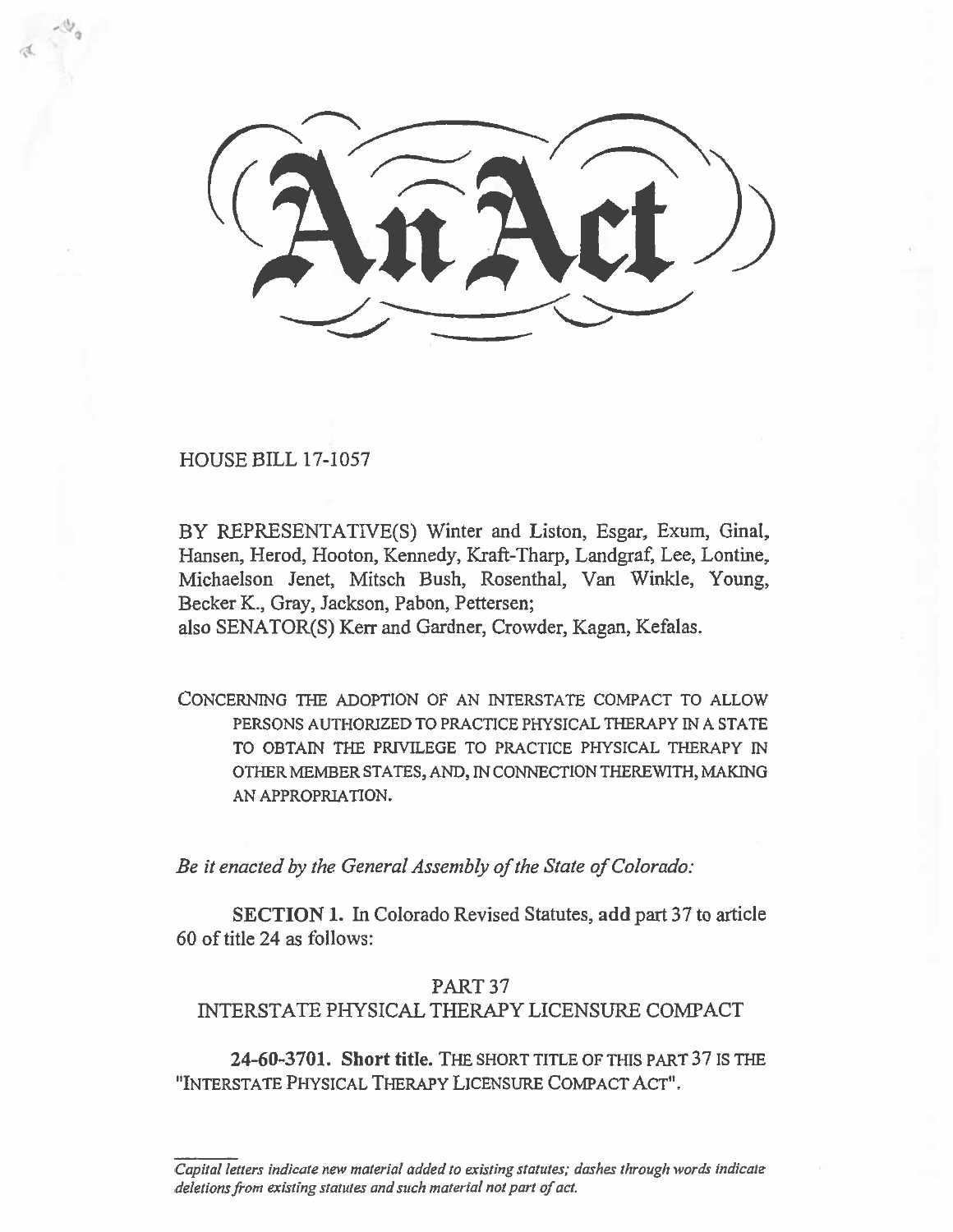**24-60-3702. Compact approved and ratified.** THE GENERAL ASSEMBLY HEREBY APPROVES AND RATIFIES, AND THE GOVERNOR SHALL ENTER INTO, A COMPACT ON BEHALF OF THE STATE OF COLORADO WITH ANY OF THE UNITED STATES OR OTHER JURISDICTIONS LEGALLY JOINING THEREIN IN THE FORM SUBSTANTIALLY AS FOLLOWS:

## **PHYSICAL THERAPY LICENSURE COMPACT**

### **SECTION 1. PURPOSE**

THE PURPOSE OF THIS COMPACT IS TO FACILITATE INTERSTATE PRACTICE OF PHYSICAL THERAPY WITH THE GOAL OF IMPROVING PUBLIC ACCESS TO PHYSICAL THERAPY SERVICES. THE PRACTICE OF PHYSICAL THERAPY OCCURS IN THE STATE WHERE THE PATIENT/CLIENT IS LOCATED AT THE TIME OF THE PATIENT/CLIENT ENCOUNTER. THE COMPACT PRESERVES THE REGULATORY AUTHORITY OF STATES TO PROTECT PUBLIC HEALTH AND SAFETY THROUGH THE CURRENT SYSTEM OF STATE LICENSURE.

THIS COMPACT IS DESIGNED TO ACHIEVE THE FOLLOWING OBJECTIVES:

1. INCREASE PUBLIC ACCESS TO PHYSICAL THERAPY SERVICES BY PROVIDING FOR THE MUTUAL RECOGNITION OF OTHER MEMBER STATE LICENSES;

2. ENHANCE THE STATES' ABILITY TO PROTECT THE PUBLIC'S HEALTH AND SAFETY;

3. ENCOURAGE **THE** COOPERATION OF MEMBER STATES IN REGULATING MULTI-STATE PHYSICAL THERAPY PRACTICE;

4. SUPPORT SPOUSES OF RELOCATING MILITARY MEMBERS;

5. ENHANCE THE EXCHANGE OF LICENSURE, INVESTIGATIVE, AND DISCIPLINARY INFORMATION BETWEEN MEMBER STATES; AND

6. ALLOW A REMOTE STATE TO HOLD A PROVIDER OF SERVICES WITH A COMPACT PRIVILEGE IN THAT STATE ACCOUNTABLE TO THAT STATE'S PRACTICE STANDARDS.

## **SECTION 2. DEFINITIONS**

PAGE 2-HOUSE BILL 17-1057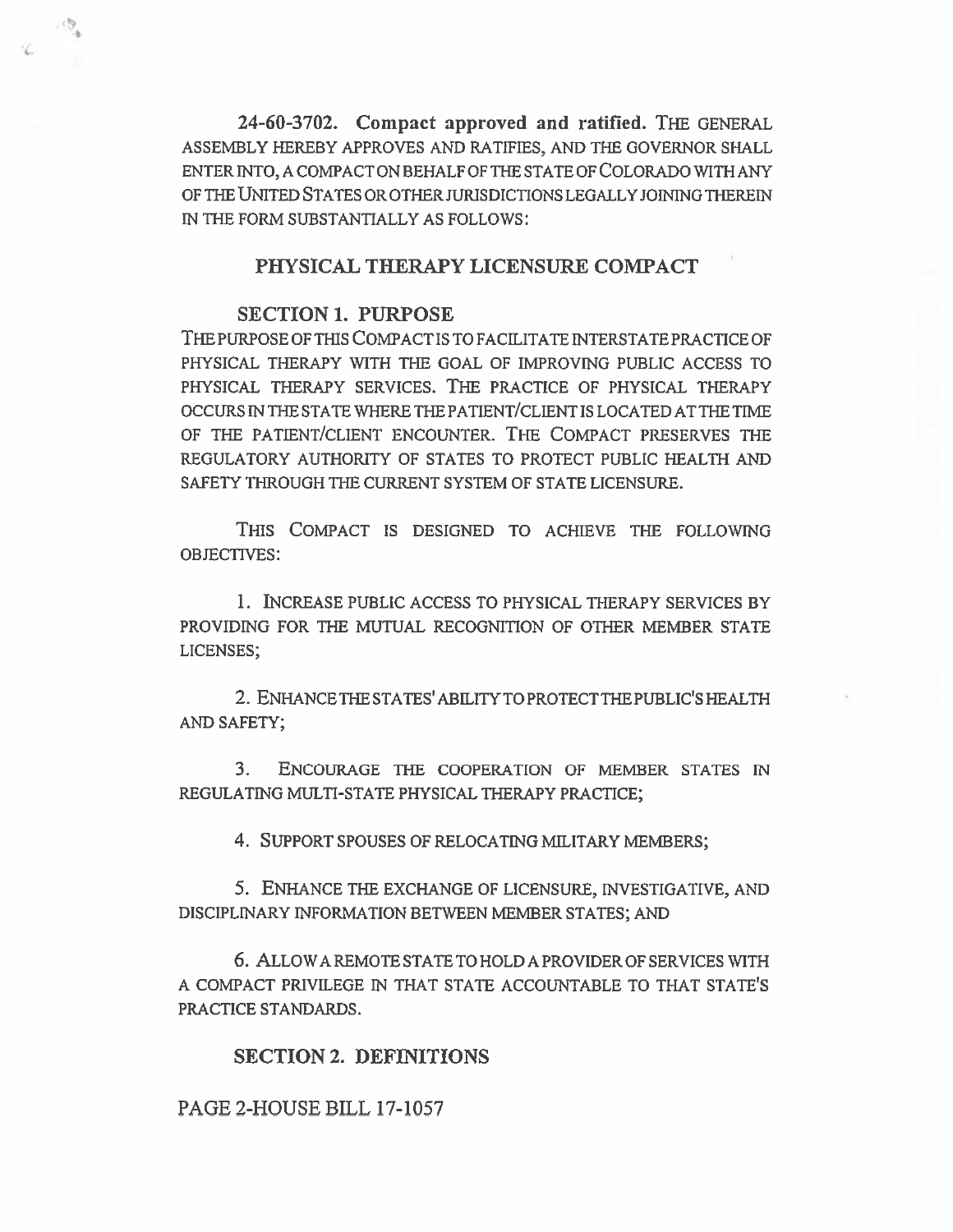AS USED IN THIS COMPACT, AND EXCEPT AS OTHERWISE PROVIDED, THE FOLLOWING DEFINITIONS SHALL APPLY:

1. "ACTIVE DUTY MILITARY" MEANS FULL-TIME DUTY STATUS IN THE ACTIVE UNIFORMED SERVICE OF THE UNITED STATES, INCLUDING MEMBERS OF THE NATIONAL GUARD AND RESERVE ON ACTIVE DUTY ORDERS PURSUANT TO 10 U. S .C. SECTION **1209** AND **1211.** 

**2. "ADVERSE** ACTION" MEANS DISCIPLINARY ACTION TAKEN BY A PHYSICAL THERAPY LICENSING BOARD BASED UPON MISCONDUCT, UNACCEPTABLE PERFORMANCE, OR A COMBINATION OF BOTH.

3. "ALTERNATIVE PROGRAM" MEANS A NON-DISCIPLINARY MONITORING OR PRACTICE REMEDIATION PROCESS APPROVED BY A PHYSICAL THERAPY LICENSING BOARD. THIS INCLUDES, BUT IS NOT LIMITED TO, SUBSTANCE ABUSE ISSUES.

**4. "COMPACT** PRIVILEGE" MEANS THE AUTHORIZATION GRANTED BY A REMOTE STATE TO ALLOW A LICENSEE FROM ANOTHER MEMBER STATE TO PRACTICE AS A PHYSICAL THERAPIST OR WORK AS A PHYSICAL THERAPIST ASSISTANT IN THE REMOTE STATE UNDER ITS LAWS AND RULES. THE PRACTICE OF PHYSICAL THERAPY OCCURS IN THE MEMBER STATE WHERE THE PATIENT/CLIENT IS LOCATED AT THE TIME OF THE PATIENT/CLIENT ENCOUNTER.

5. "CONTINUING COMPETENCE" MEANS A REQUIREMENT, AS A CONDITION OF LICENSE RENEWAL, TO PROVIDE EVIDENCE OF PARTICIPATION IN, AND/OR COMPLETION OF, EDUCATIONAL AND PROFESSIONAL ACTIVITIES RELEVANT TO PRACTICE OR AREA OF WORK.

6. "DATA SYSTEM" MEANS A REPOSITORY OF INFORMATION ABOUT LICENSEES, INCLUDING EXAMINATION, LICENSURE, INVESTIGATIVE, COMPACT PRIVILEGE, AND ADVERSE ACTION.

7. "ENCUMBERED LICENSE" MEANS A LICENSE THAT A PHYSICAL THERAPY LICENSING BOARD HAS LIMITED IN ANY WAY.

8. "EXECUTIVE BOARD" MEANS A GROUP OF DIRECTORS ELECTED OR APPOINTED TO ACT ON BEHALF OF, AND WITHIN THE POWERS GRANTED TO THEM BY, THE COMMISSION.

### **PAGE 3-HOUSE BILL 17-1057**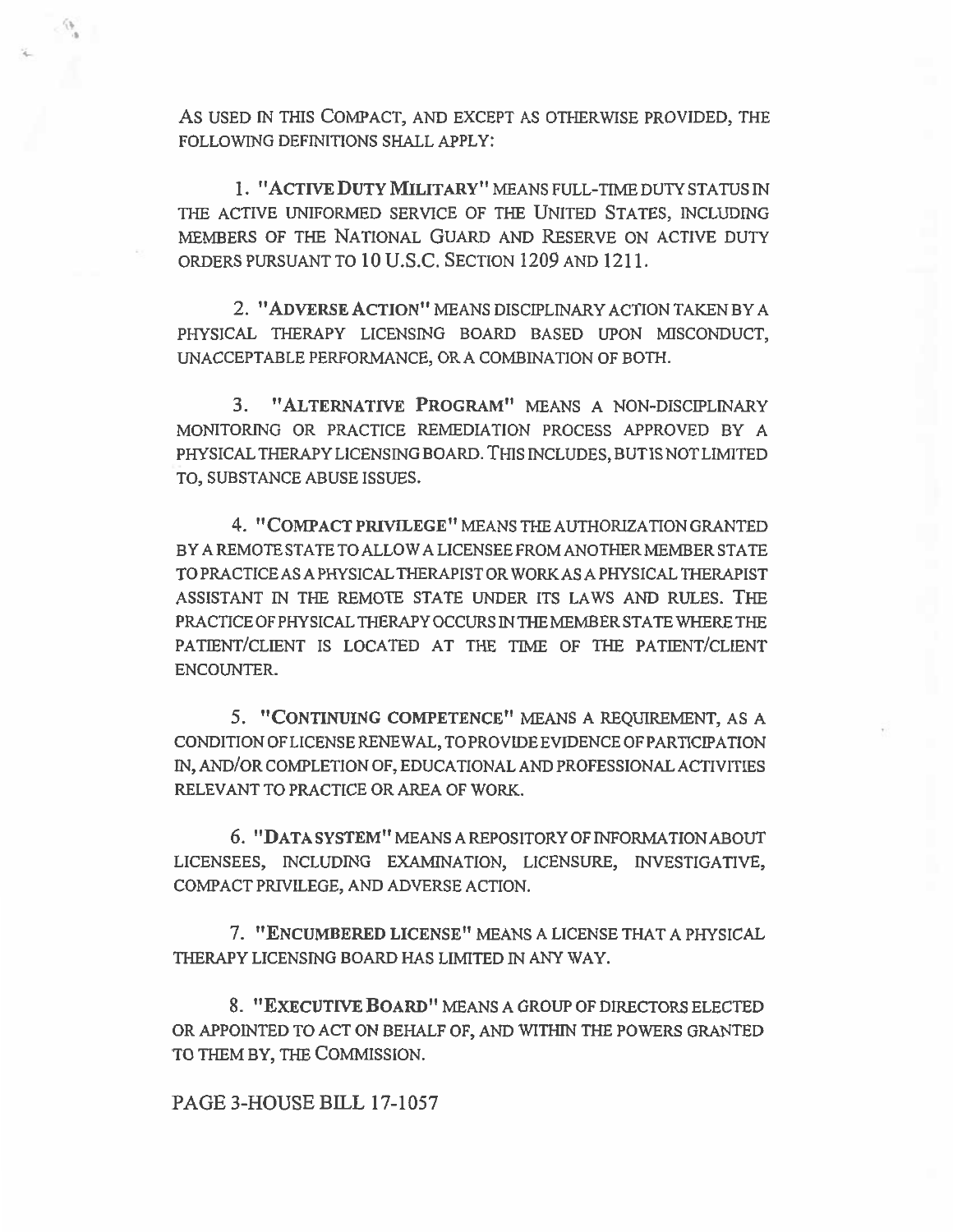9. "HOME STATE" MEANS THE MEMBER STATE THAT IS THE LICENSEE'S PRIMARY STATE OF RESIDENCE.

10. "INVESTIGATIVE INFORMATION" MEANS INFORMATION, RECORDS, AND DOCUMENTS RECEIVED OR GENERATED BY A PHYSICAL THERAPY LICENSING BOARD PURSUANT TO AN INVESTIGATION.

11. "JURISPRUDENCE REQUIREMENT" MEANS THE ASSESSMENT OF AN INDIVIDUAL'S KNOWLEDGE OF THE LAWS AND RULES GOVERNING THE PRACTICE OF PHYSICAL THERAPY IN A STATE.

12. "LICENSEE" MEANS AN INDIVIDUAL WHO CURRENTLY HOLDS AN AUTHORIZATION FROM THE STATE TO PRACTICE AS A PHYSICAL THERAPIST OR TO WORK AS A PHYSICAL THERAPIST ASSISTANT.

**13. "MEMBER STATE"** MEANS A STATE THAT HAS ENACTED THE COMPACT.

**14. "PARTY STATE" MEANS ANY MEMBER STATE IN WHICH** A LICENSEE HOLDS A CURRENT LICENSE OR COMPACT PRIVILEGE OR IS APPLYING FOR **A** LICENSE OR COMPACT PRIVILEGE.

**15. "PHYSICAL THERAPIST" MEANS AN INDIVIDUAL WHO IS LICENSED BY A** STATE TO PRACTICE PHYSICAL THERAPY.

16. "PHYSICAL **THERAPIST ASSISTANT" MEANS AN INDIVIDUAL WHO IS LICENSED/CERTIFIED BY A STATE AND WHO ASSISTS THE PHYSICAL THERAPIST IN SELECTED COMPONENTS OF PHYSICAL THERAPY.** 

**17. "PHYSICAL THERAPY," "PHYSICAL THERAPY PRACTICE," AND "THE PRACTICE OF PHYSICAL THERAPY"** MEAN **THE CARE AND SERVICES PROVIDED BY OR UNDER THE DIRECTION AND SUPERVISION OF A LICENSED PHYSICAL THERAPIST.** 

18. "PHYSICAL **THERAPY COMPACT COMMISSION" OR "COMMISSION" MEANS THE NATIONAL ADMINISTRATIVE BODY WHOSE MEMBERSHIP CONSISTS OF ALL STATES THAT HAVE ENACTED THE COMPACT.** 

**19. "PHYSICAL THERAPY LICENSING BOARD" OR "LICENSING BOARD" MEANS THE AGENCY OF A STATE THAT IS RESPONSIBLE FOR THE** 

### PAGE 4-HOUSE BILL 17-1057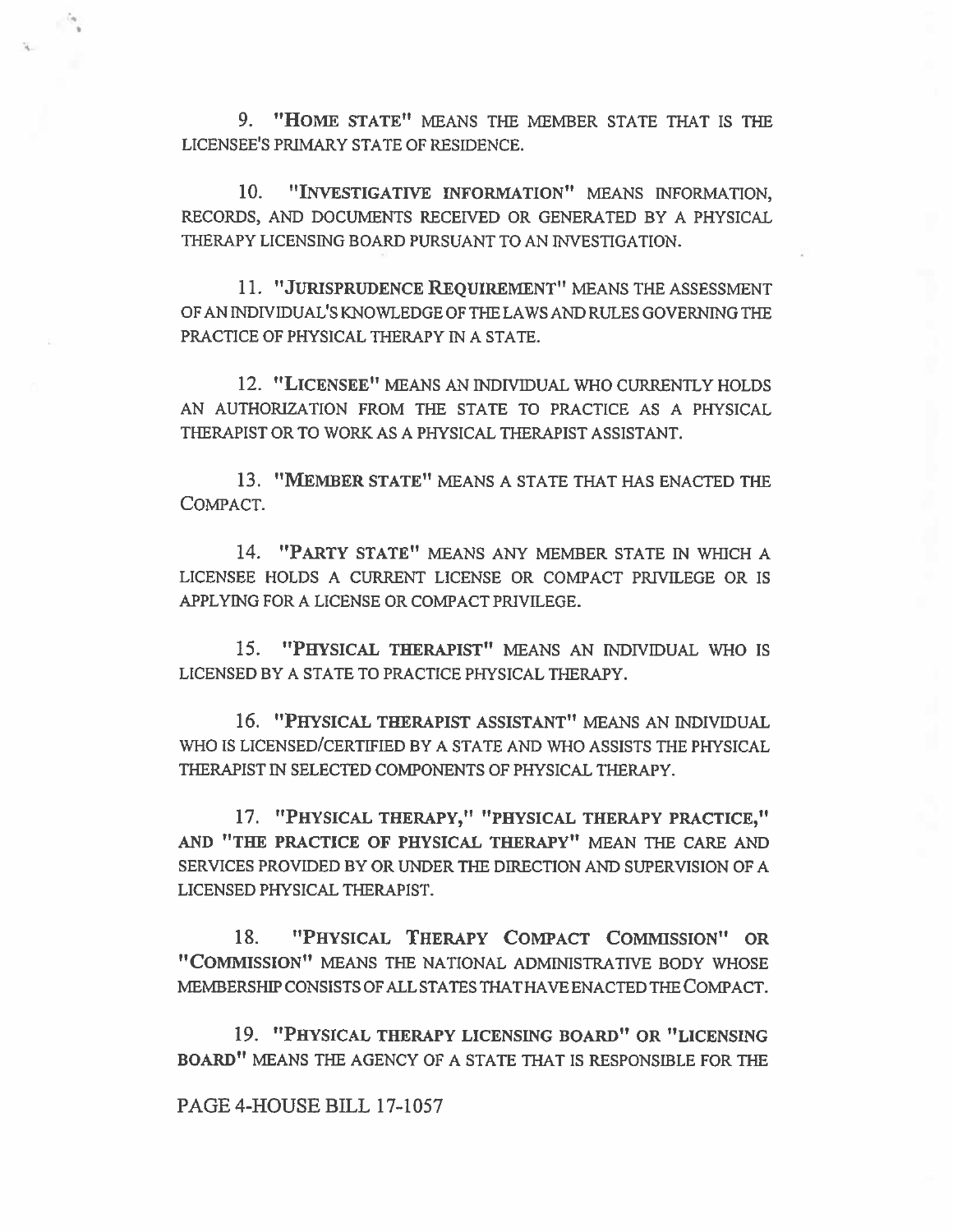LICENSING AND REGULATION OF PHYSICAL THERAPISTS AND PHYSICAL THERAPIST ASSISTANTS.

20. "REMOTE STATE" MEANS A MEMBER STATE OTHER THAN THE HOME STATE, WHERE A LICENSEE IS EXERCISING OR SEEKING TO EXERCISE THE COMPACT PRIVILEGE.

21. "RULE" MEANS A REGULATION, PRINCIPLE, OR DIRECTIVE PROMULGATED BY THE COMMISSION THAT HAS THE FORCE OF LAW.

22. "STATE" MEANS ANY STATE, COMMONWEALTH, DISTRICT, OR TERRITORY OF THE UNITED STATES OF AMERICA THAT REGULATES THE PRACTICE OF PHYSICAL THERAPY.

**SECTION 3. STATE PARTICIPATION IN THE COMPACT**  A. To PARTICIPATE IN THE COMPACT, A STATE MUST:

1. PARTICIPATE FULLY IN THE COMMISSION'S DATA SYSTEM, INCLUDING USING THE COMMISSION'S UNIQUE IDENTIFIER AS DEFINED IN RULES;

2. HAVE A MECHANISM IN PLACE FOR RECEIVING AND INVESTIGATING COMPLAINTS ABOUT LICENSEES;

3. NOTIFY THE COMMISSION, IN COMPLIANCE WITH THE TERMS OF THE COMPACT AND RULES, OF ANY ADVERSE ACTION OR THE AVAILABILITY OF INVESTIGATIVE INFORMATION REGARDING A LICENSEE;

4. FULLY IMPLEMENT A CRIMINAL BACKGROUND CHECK REQUIREMENT, WITHIN A TIME FRAME ESTABLISHED BY RULE, BY RECEIVING THE RESULTS OF THE FEDERAL **BUREAU** OF INVESTIGATION RECORD SEARCH ON CRIMINAL BACKGROUND CHECKS AND USE THE RESULTS IN MAKING LICENSURE DECISIONS IN ACCORDANCE WITH SECTION **3.B.;** 

5. COMPLY WITH THE RULES OF THE COMMISSION;

6. UTILIZE A RECOGNIZED NATIONAL EXAMINATION AS A REQUIREMENT FOR LICENSURE PURSUANT TO THE RULES OF THE COMMISSION; AND

PAGE 5-HOUSE BILL 17-1057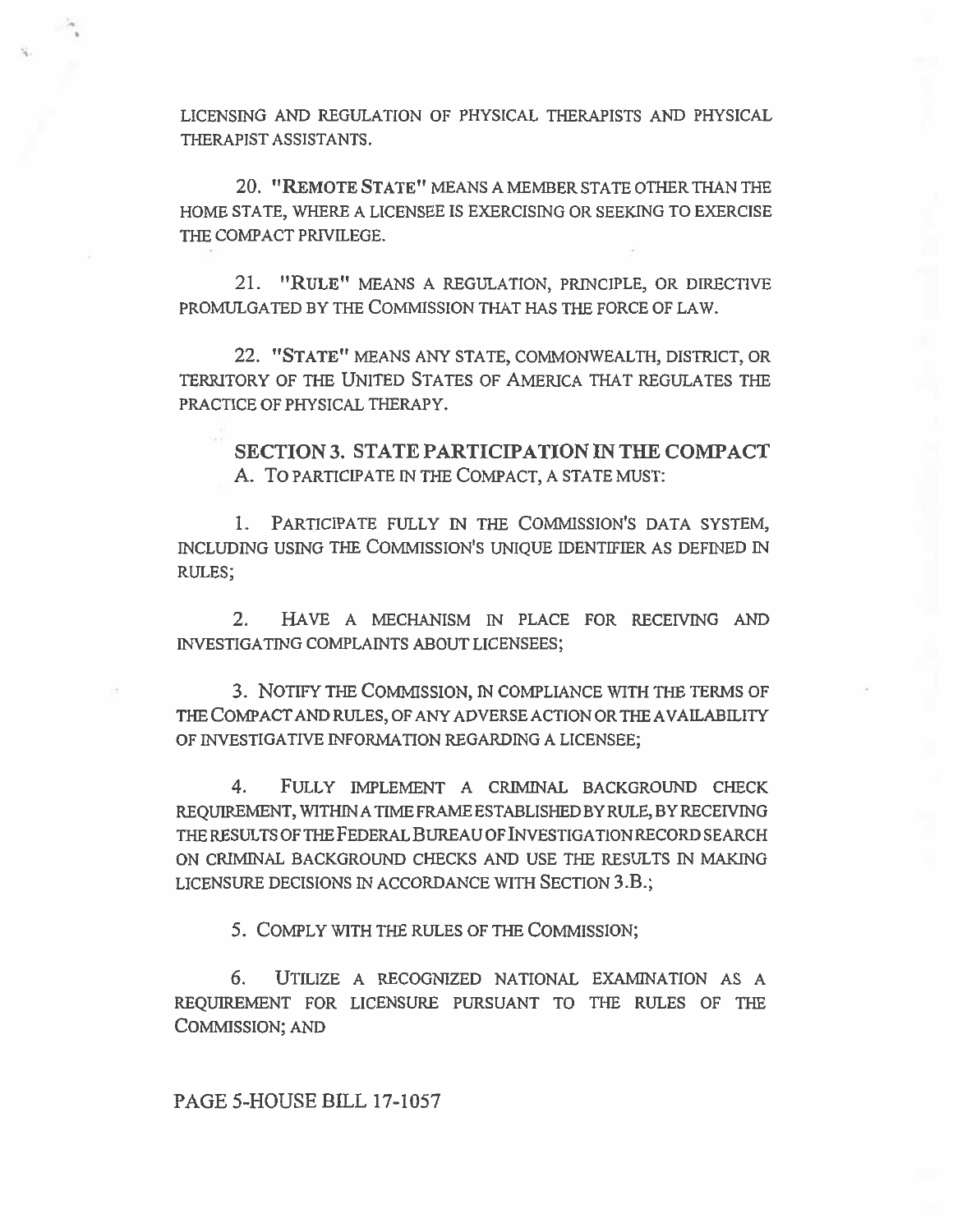7. HAVE CONTINUING COMPETENCE REQUIREMENTS AS A CONDITION FOR LICENSE RENEWAL.

B. UPON ADOPTION OF THIS STATUTE, THE MEMBER STATE SHALL HAVE THE AUTHORITY TO OBTAIN BIOMETRIC-BASED INFORMATION FROM EACH PHYSICAL THERAPY LICENSURE APPLICANT AND SUBMIT THIS INFORMATION TO THE FEDERAL BUREAU OF INVESTIGATION FOR A CRIMINAL BACKGROUND CHECK IN ACCORDANCE WITH 28 U.S.C. §534 AND 42 U.S.C. §14616.

C. A MEMBER STATE SHALL GRANT THE COMPACT PRIVILEGE TO A LICENSEE HOLDING A VALID UNENCUMBERED LICENSE IN ANOTHER MEMBER STATE IN ACCORDANCE WITH THE TERMS OF THE COMPACT AND RULES.

D. MEMBER STATES MAY CHARGE A FEE FOR GRANTING A COMPACT PRIVILEGE.

### **SECTION 4. COMPACT PRIVILEGE**

A. To EXERCISE THE COMPACT PRIVILEGE UNDER THE TERMS AND PROVISIONS OF THE COMPACT, THE LICENSEE SHALL:

1. HOLD A LICENSE IN THE HOME STATE;

2. HAVE NO ENCUMBRANCE ON ANY STATE LICENSE;

3. BE ELIGIBLE FOR A COMPACT PRIVILEGE IN ANY MEMBER STATE IN ACCORDANCE WITH SECTION 4D, G AND H;

4. HAVE NOT HAD ANY ADVERSE ACTION AGAINST ANY LICENSE OR COMPACT PRIVILEGE WITHIN THE PREVIOUS 2 YEARS;

5. NOTIFY THE COMMISSION THAT THE LICENSEE IS SEEKING THE COMPACT PRIVILEGE WITHIN A REMOTE STATE(S);

6. PAY ANY APPLICABLE FEES, INCLUDING ANY STATE FEE, FOR THE COMPACT PRIVILEGE;

7. MEET ANY JURISPRUDENCE REQUIREMENTS ESTABLISHED BY THE REMOTE STATE(S) IN WHICH THE LICENSEE IS SEEKING A COMPACT PRIVILEGE; AND

PAGE 6-HOUSE BILL 17-1057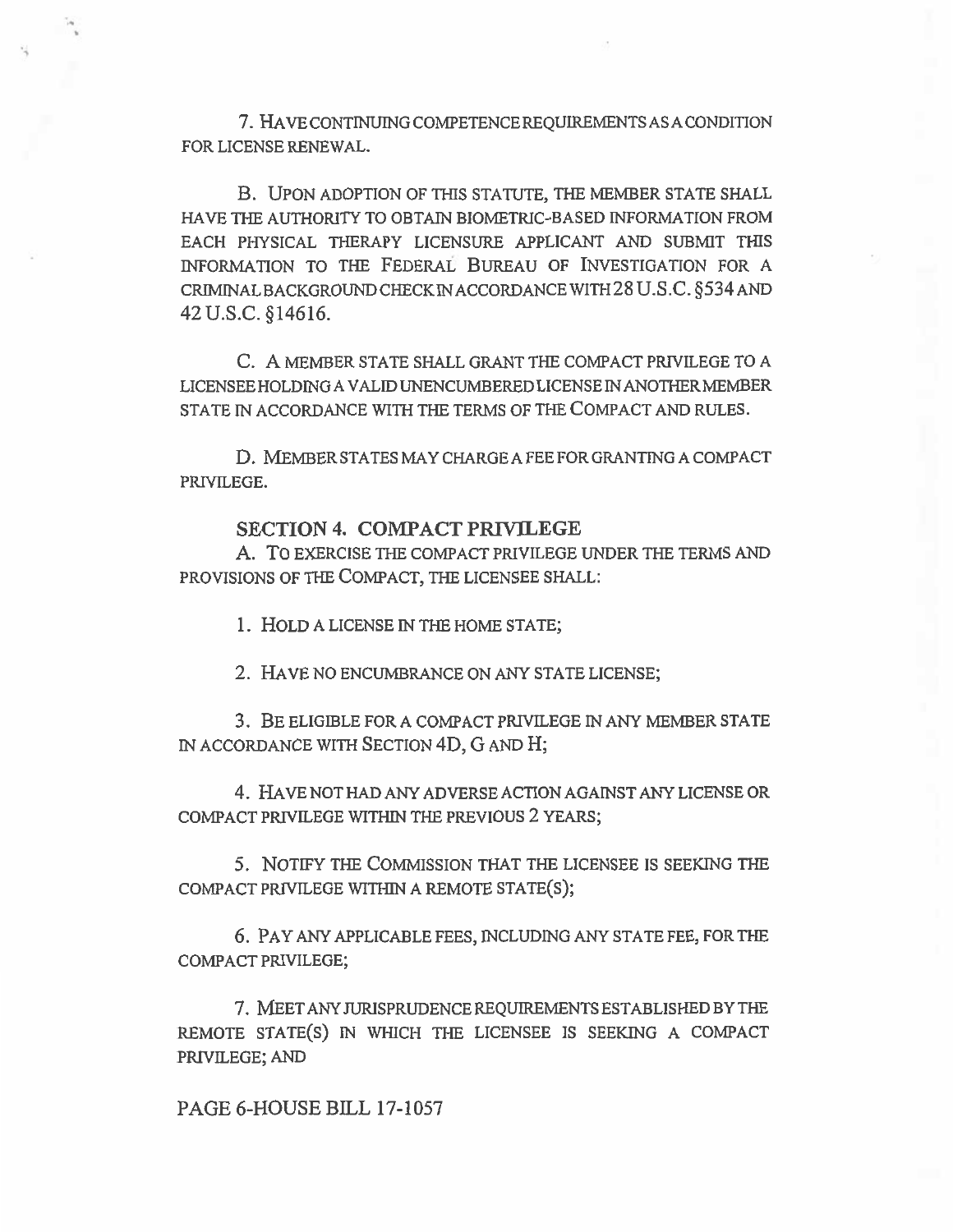8. REPORT TO THE COMMISSION ADVERSE ACTION TAKEN BY ANY NON-MEMBER STATE WITHIN 30 DAYS FROM THE DATE THE ADVERSE ACTION IS TAKEN.

B. THE COMPACT PRIVILEGE IS VALID UNTIL THE EXPIRATION DATE OF THE HOME LICENSE. THE LICENSEE MUST COMPLY WITH THE REQUIREMENTS OF SECTION 4.A. TO MAINTAIN THE COMPACT PRIVILEGE IN THE REMOTE STATE.

C. A LICENSEE PROVIDING PHYSICAL THERAPY IN A REMOTE STATE UNDER THE COMPACT PRIVILEGE SHALL FUNCTION WITHIN THE LAWS AND REGULATIONS OF THE REMOTE STATE.

**D.** A LICENSEE PROVIDING PHYSICAL THERAPY IN A REMOTE STATE IS SUBJECT TO THAT STATE'S REGULATORY AUTHORITY. A REMOTE STATE MAY, IN ACCORDANCE WITH DUE PROCESS AND THAT STATE'S LAWS, REMOVE A LICENSEE'S COMPACT PRIVILEGE IN THE REMOTE STATE FOR A SPECIFIC PERIOD OF TIME, IMPOSE FINES, AND/OR TAKE ANY OTHER NECESSARY ACTIONS TO PROTECT THE HEALTH AND SAFETY OF ITS CITIZENS. THE LICENSEE IS NOT ELIGIBLE FOR A COMPACT PRIVILEGE IN ANY STATE UNTIL THE SPECIFIC TIME FOR REMOVAL HAS PASSED AND ALL FINES ARE PAID.

E. IF A HOME STATE LICENSE IS ENCUMBERED, THE LICENSEE SHALL LOSE THE COMPACT PRIVILEGE IN ANY REMOTE STATE UNTIL THE FOLLOWING OCCUR:

1. THE HOME STATE LICENSE IS NO LONGER ENCUMBERED; AND

2. TWO YEARS HAVE ELAPSED FROM THE DATE OF THE ADVERSE ACTION.

F. **ONCE AN** ENCUMBERED LICENSE IN THE HOME STATE IS RESTORED TO GOOD STANDING, THE LICENSEE MUST MEET THE REQUIREMENTS OF SECTION 4A TO OBTAIN A COMPACT PRIVILEGE IN ANY REMOTE STATE.

G. IF A LICENSEE'S COMPACT PRIVILEGE IN ANY REMOTE STATE IS REMOVED, THE INDIVIDUAL SHALL LOSE THE COMPACT PRIVILEGE IN ANY REMOTE STATE UNTIL THE FOLLOWING OCCUR:

**PAGE 7-HOUSE BILL 17-1057**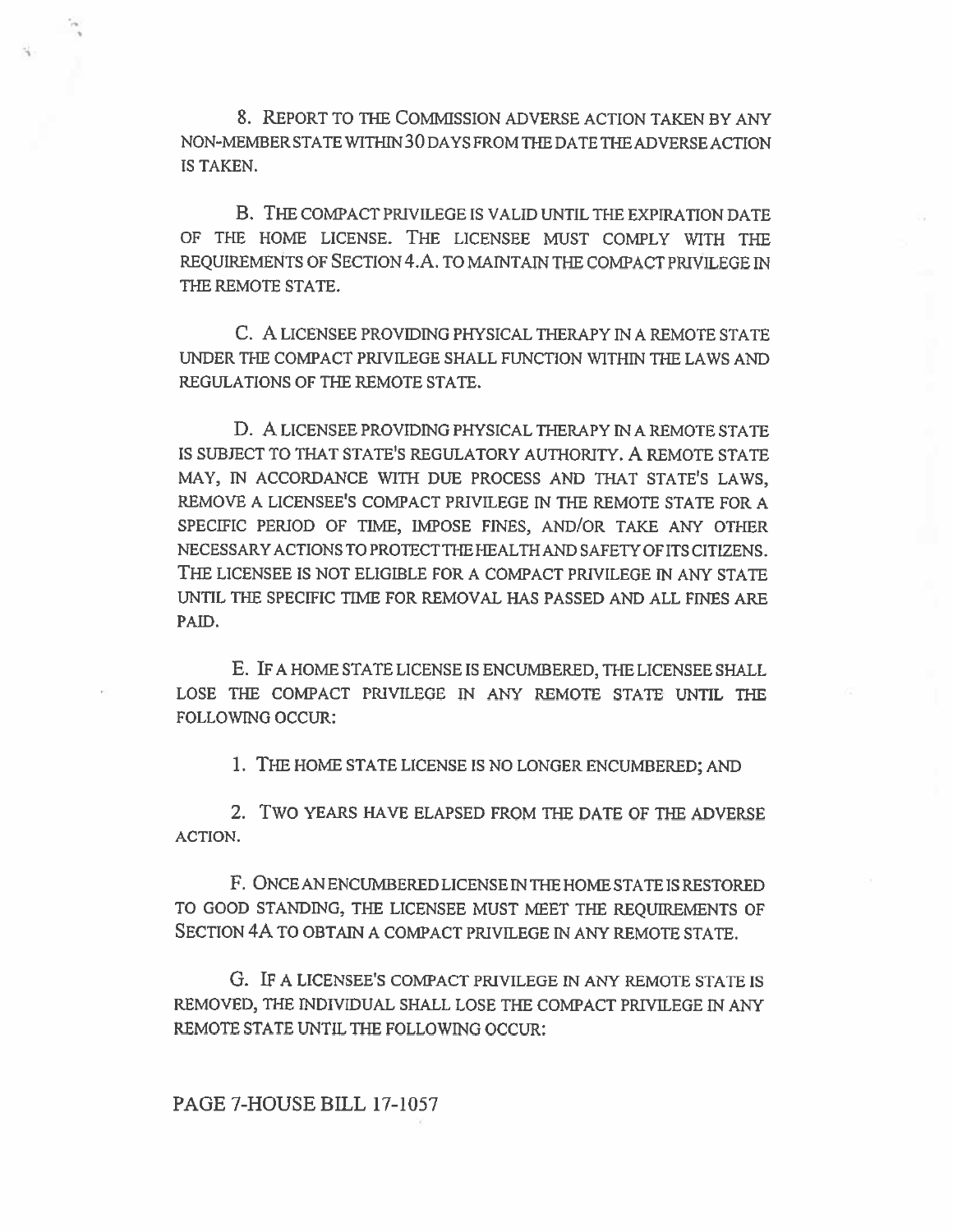1. THE SPECIFIC PERIOD OF TIME FOR WHICH THE COMPACT PRIVILEGE WAS REMOVED HAS ENDED;

**2. ALL** FINES HAVE BEEN PAID; AND

3. TWO YEARS HAVE ELAPSED FROM THE DATE OF THE ADVERSE ACTION.

H. ONCE THE REQUIREMENTS OF SECTION 4G HAVE BEEN MET, THE LICENSE MUST MEET THE REQUIREMENTS IN SECTION 4A TO OBTAIN A COMPACT PRIVILEGE IN A REMOTE STATE.

**SECTION 5. ACTIVE DUTY MILITARY PERSONNEL OR THEIR SPOUSES** 

A LICENSEE WHO IS ACTIVE DUTY MILITARY OR IS THE SPOUSE OF AN INDIVIDUAL WHO IS ACTIVE DUTY MILITARY MAY DESIGNATE ONE OF THE FOLLOWING AS THE HOME STATE:

A. HOME OF RECORD;

B. PERMANENT CHANGE OF STATION (PCS); OR

C. STATE OF CURRENT RESIDENCE IF IT IS DIFFERENT THAN THE PCS STATE OR HOME OF RECORD.

#### **SECTION 6. ADVERSE ACTIONS**

A. A HOME STATE SHALL HAVE EXCLUSIVE POWER TO IMPOSE ADVERSE ACTION AGAINST A LICENSE ISSUED BY THE HOME STATE.

**B. A** HOME STATE MAY TAKE ADVERSE ACTION BASED ON THE INVESTIGATIVE INFORMATION OF A REMOTE STATE, SO LONG AS THE HOME STATE FOLLOWS ITS OWN PROCEDURES FOR IMPOSING ADVERSE ACTION.

C. NOTHING IN THIS COMPACT SHALL OVERRIDE A MEMBER STATE'S DECISION THAT PARTICIPATION IN AN ALTERNATIVE PROGRAM MAY BE USED IN LIEU OF ADVERSE ACTION AND THAT SUCH PARTICIPATION SHALL REMAIN NON-PUBLIC IF REQUIRED BY THE MEMBER STATE'S LAWS. MEMBER STATES MUST REQUIRE LICENSEES WHO ENTER ANY ALTERNATIVE PROGRAMS IN LIEU OF DISCIPLINE TO AGREE NOT TO PRACTICE IN ANY OTHER MEMBER STATE DURING THE TERM OF THE ALTERNATIVE PROGRAM WITHOUT PRIOR

PAGE 8-HOUSE BILL 17-1057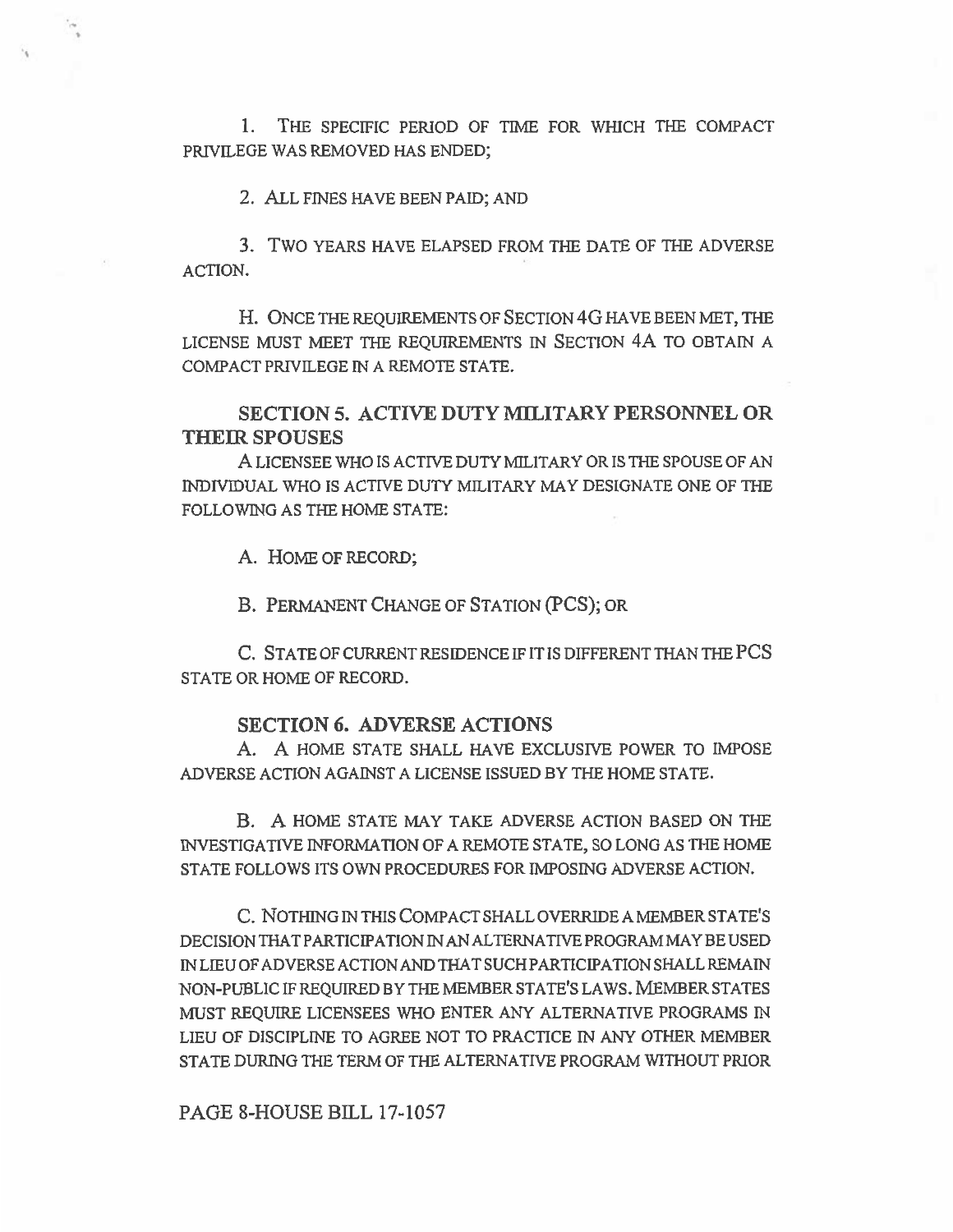AUTHORIZATION FROM SUCH OTHER MEMBER STATE.

D. ANY MEMBER STATE MAY INVESTIGATE ACTUAL OR ALLEGED VIOLATIONS OF THE STATUTES AND RULES AUTHORIZING THE PRACTICE OF PHYSICAL THERAPY IN ANY OTHER MEMBER STATE IN WHICH A PHYSICAL THERAPIST OR PHYSICAL THERAPIST ASSISTANT HOLDS A LICENSE OR COMPACT PRIVILEGE.

E. A REMOTE STATE SHALL HAVE THE AUTHORITY TO:

1. TAKE ADVERSE ACTIONS AS SET FORTH IN SECTION 4.D. AGAINST A LICENSEE'S COMPACT PRIVILEGE IN THE STATE;

2. ISSUE SUBPOENAS FOR BOTH HEARINGS AND INVESTIGATIONS THAT REQUIRE THE ATTENDANCE AND TESTIMONY OF WITNESSES, AND THE PRODUCTION OF EVIDENCE. SUBPOENAS ISSUED BY A PHYSICAL THERAPY LICENSING BOARD IN A PARTY STATE FOR THE ATTENDANCE AND TESTIMONY OF WITNESSES, AND/OR THE PRODUCTION OF EVIDENCE FROM ANOTHER PARTY STATE, SHALL BE ENFORCED IN THE LATTER STATE BY ANY COURT OF COMPETENT JURISDICTION, ACCORDING TO THE PRACTICE AND PROCEDURE OF THAT COURT APPLICABLE TO SUBPOENAS ISSUED IN PROCEEDINGS PENDING BEFORE IT. THE ISSUING AUTHORITY SHALL PAY ANY WITNESS FEES, TRAVEL EXPENSES, MILEAGE, AND OTHER FEES REQUIRED BY THE SERVICE STATUTES OF THE STATE WHERE THE WITNESSES AND/OR EVIDENCE ARE LOCATED; AND

3. IF OTHERWISE PERMITTED BY STATE LAW, RECOVER FROM THE LICENSEE THE COSTS OF INVESTIGATIONS AND DISPOSITION OF CASES RESULTING FROM ANY ADVERSE ACTION TAKEN AGAINST THAT LICENSEE.

F. JOINT INVESTIGATIONS

1. IN ADDITION TO THE AUTHORITY GRANTED TO A MEMBER STATE BY ITS RESPECTIVE PHYSICAL THERAPY PRACTICE ACT OR OTHER APPLICABLE STATE LAW, A MEMBER STATE MAY PARTICIPATE WITH OTHER MEMBER STATES IN JOINT INVESTIGATIONS OF LICENSEES.

2. MEMBER STATES SHALL SHARE ANY INVESTIGATIVE, LITIGATION, OR COMPLIANCE MATERIALS IN FURTHERANCE OF ANY JOINT OR INDIVIDUAL INVESTIGATION INITIATED UNDER THE COMPACT.

PAGE 9-HOUSE BILL 17-1057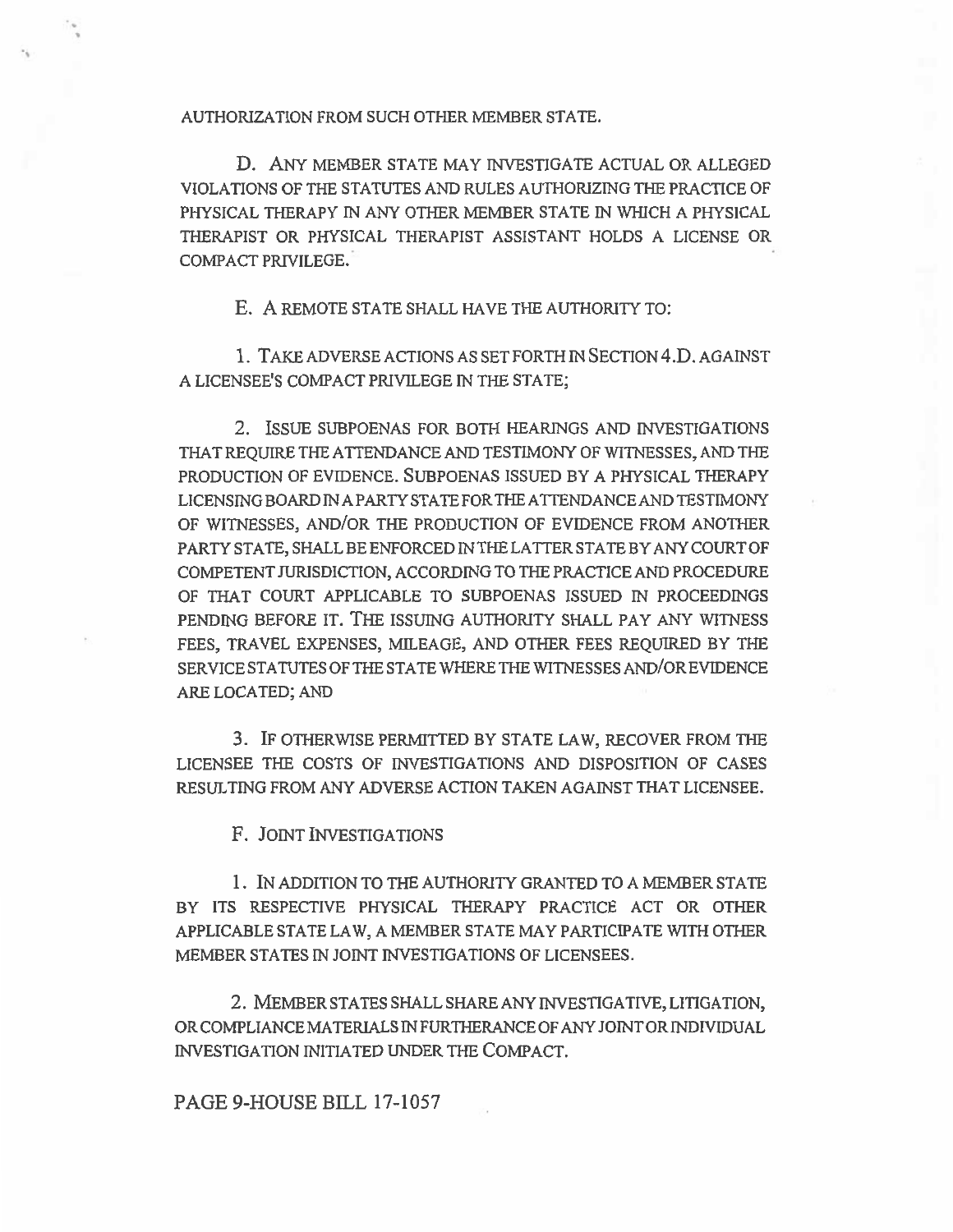**SECTION 7. ESTABLISHMENT OF THE PHYSICAL THERAPY COMPACT COMMISSION.** 

A. THE COMPACT MEMBER STATES HEREBY CREATE AND ESTABLISH A JOINT PUBLIC AGENCY KNOWN AS THE PHYSICAL THERAPY COMPACT COMMISSION:

1. THE COMMISSION IS AN INSTRUMENTALITY OF THE COMPACT STATES.

2. VENUE IS PROPER AND JUDICIAL PROCEEDINGS BY OR AGAINST THE COMMISSION SHALL BE BROUGHT SOLELY AND EXCLUSIVELY IN A COURT OF COMPETENT JURISDICTION WHERE THE PRINCIPAL OFFICE OF THE COMMISSION IS LOCATED. THE COMMISSION MAY WAIVE VENUE AND JURISDICTIONAL DEFENSES TO THE EXTENT IT ADOPTS OR CONSENTS TO PARTICIPATE IN ALTERNATIVE DISPUTE RESOLUTION PROCEEDINGS.

3. NOTHING IN THIS COMPACT SHALL BE CONSTRUED TO BE A WAIVER OF SOVEREIGN IMMUNITY.

**B.** MEMBERSHIP, VOTING, AND MEETINGS

1. EACH MEMBER. STATE SHALL HAVE AND BE LIMITED TO ONE (1) DELEGATE SELECTED BY THAT MEMBER STATE'S LICENSING BOARD.

2. THE DELEGATE SHALL BE A CURRENT MEMBER OF THE LICENSING BOARD, WHO IS A PHYSICAL THERAPIST, PHYSICAL THERAPIST ASSISTANT, PUBLIC MEMBER, OR THE BOARD ADMINISTRATOR.

3. ANY DELEGATE MAY BE REMOVED OR SUSPENDED FROM OFFICE AS PROVIDED BY THE LAW OF THE STATE FROM WHICH THE DELEGATE IS APPOINTED.

4. THE MEMBER STATE BOARD SHALL FILL ANY VACANCY OCCURRING IN THE COMMISSION.

5. EACH DELEGATE SHALL BE ENTITLED TO ONE **(1)** VOTE WITH REGARD TO THE PROMULGATION OF RULES AND CREATION OF BYLAWS AND SHALL OTHERWISE HAVE AN OPPORTUNITY TO PARTICIPATE IN THE BUSINESS AND AFFAIRS OF THE COMMISSION.

# **PAGE 10-HOUSE BILL** 17-1057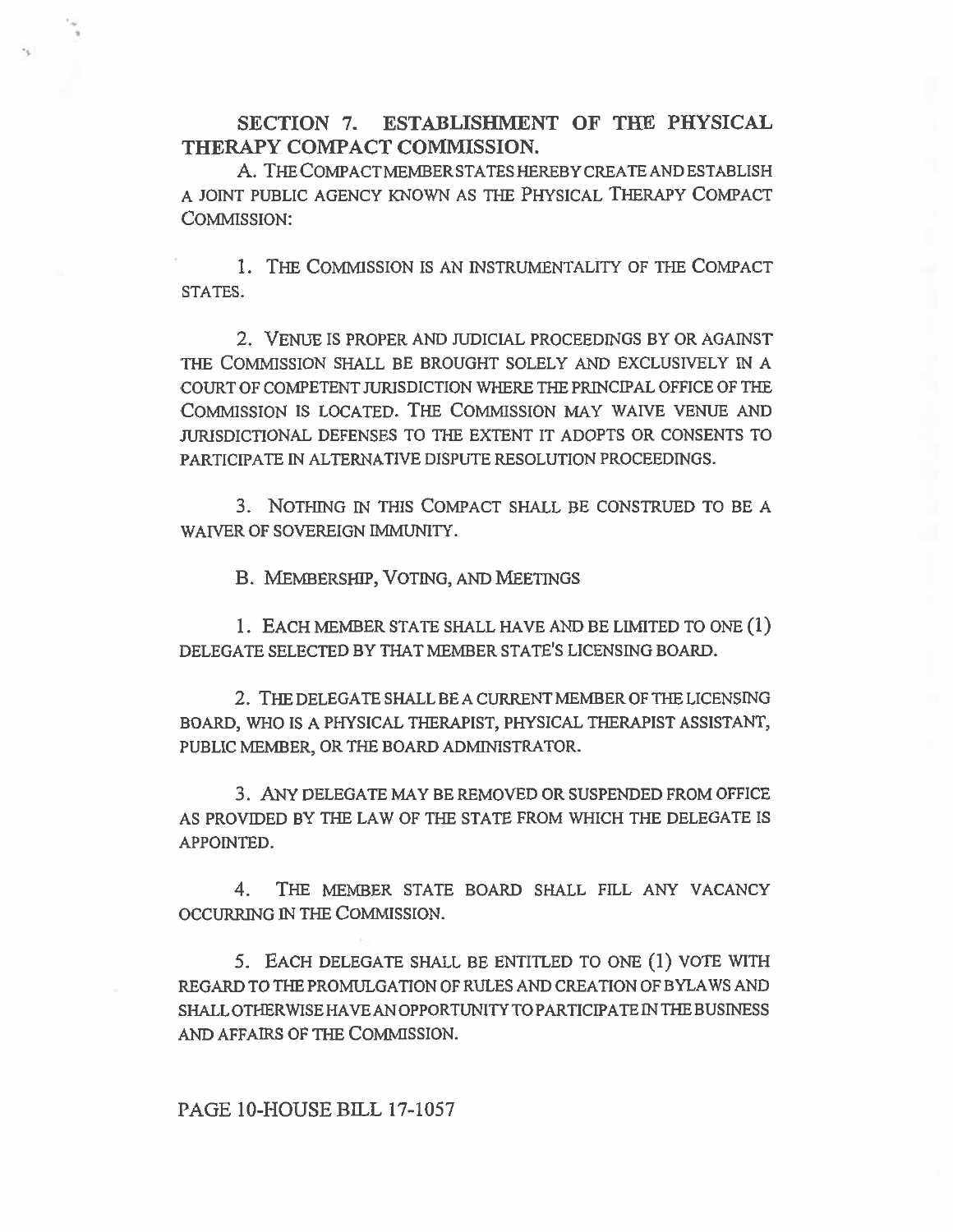6. A DELEGATE SHALL VOTE IN PERSON OR BY SUCH OTHER MEANS AS PROVIDED IN THE BYLAWS. THE BYLAWS MAY PROVIDE FOR DELEGATES' PARTICIPATION IN MEETINGS BY TELEPHONE OR OTHER MEANS OF COMMUNICATION.

7. THE COMMISSION SHALL MEET AT LEAST ONCE DURING EACH CALENDAR YEAR. ADDITIONAL MEETINGS SHALL BE HELD AS SET FORTH IN THE BYLAWS.

C. THE COMMISSION SHALL HAVE THE FOLLOWING POWERS AND DUTIES:

1. ESTABLISH THE FISCAL YEAR OF THE COMMISSION;

2. ESTABLISH BYLAWS;

3. MAINTAIN ITS FINANCIAL RECORDS IN ACCORDANCE WITH THE BYLAWS;

4. MEET AND TAKE SUCH ACTIONS AS ARE CONSISTENT WITH THE PROVISIONS OF THIS COMPACT AND THE BYLAWS;

5. PROMULGATE UNIFORM RULES TO FACILITATE AND COORDINATE IMPLEMENTATION AND ADMINISTRATION OF THIS COMPACT. THE RULES SHALL HAVE THE FORCE AND EFFECT OF LAW AND SHALL BE BINDING IN ALL MEMBER STATES;

6. BRING AND PROSECUTE LEGAL PROCEEDINGS OR ACTIONS IN THE NAME OF THE COMMISSION, PROVIDED THAT THE STANDING OF ANY STATE PHYSICAL THERAPY LICENSING BOARD TO SUE OR BE SUED UNDER APPLICABLE LAW SHALL NOT BE AFFECTED;

7. PURCHASE AND MAINTAIN INSURANCE AND BONDS;

8. BORROW, ACCEPT, OR CONTRACT FOR SERVICES OF PERSONNEL, INCLUDING, BUT NOT LIMITED TO, EMPLOYEES OF A MEMBER STATE;

9. HIRE EMPLOYEES, ELECT OR APPOINT OFFICERS, FIX COMPENSATION, DEFINE DUTIES, GRANT SUCH INDIVIDUALS APPROPRIATE AUTHORITY TO CARRY OUT THE PURPOSES OF THE COMPACT, AND TO

PAGE 11-HOUSE BILL 17-1057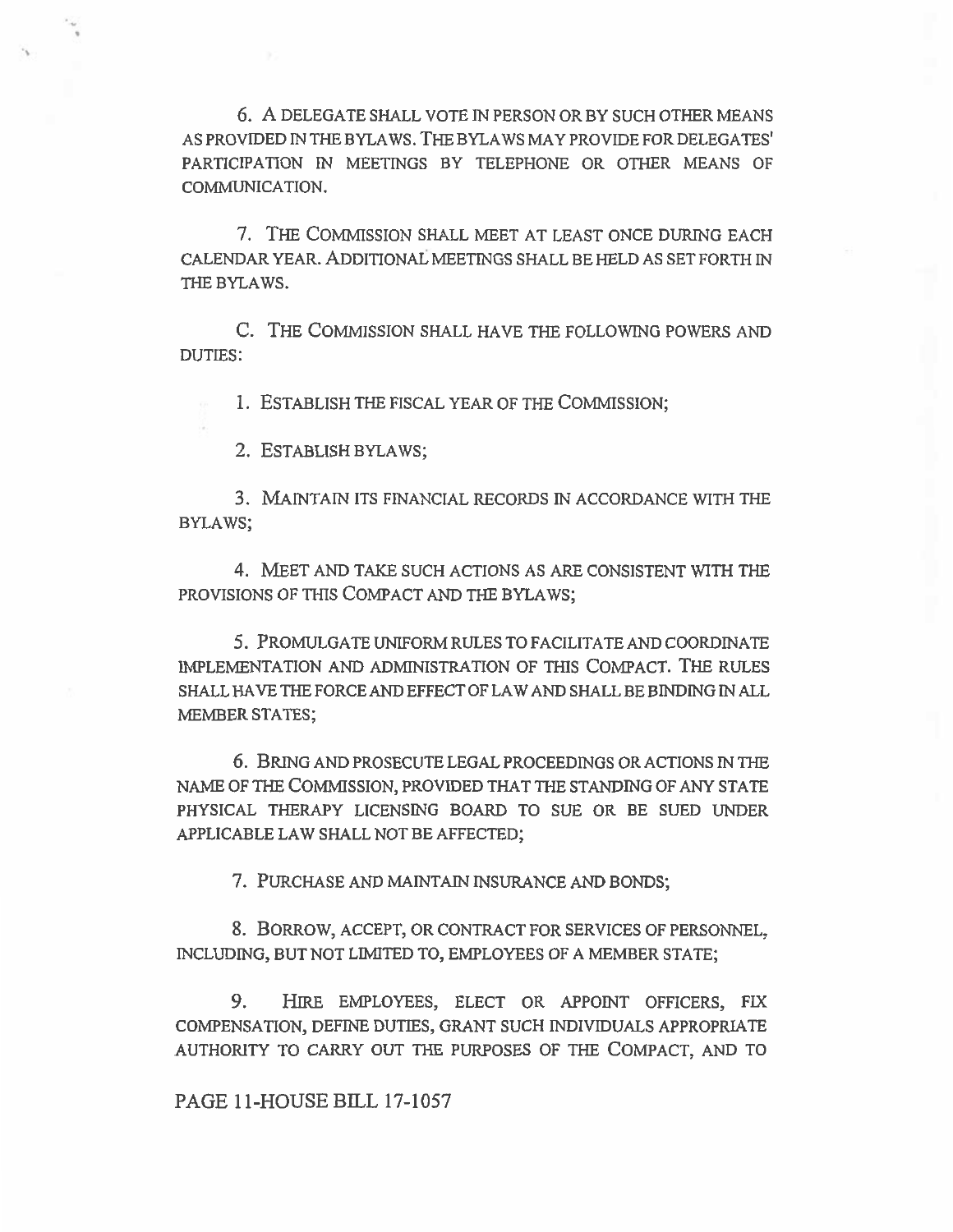ESTABLISH THE COMMISSION'S PERSONNEL POLICIES AND PROGRAMS RELATING TO CONFLICTS OF INTEREST, QUALIFICATIONS OF PERSONNEL, AND OTHER RELATED PERSONNEL MATTERS;

10. ACCEPT ANY AND ALL APPROPRIATE DONATIONS AND GRANTS OF MONEY, EQUIPMENT, SUPPLIES, MATERIALS AND SERVICES, AND TO RECEIVE, UTILIZE AND DISPOSE OF THE SAME; PROVIDED THAT AT ALL TIMES THE COMMISSION SHALL AVOID ANY APPEARANCE OF IMPROPRIETY AND/OR CONFLICT OF INTEREST;

11. LEASE, PURCHASE, ACCEPT APPROPRIATE GIFTS OR DONATIONS OF, OR OTHERWISE TO OWN, HOLD, IMPROVE OR USE, ANY PROPERTY, REAL, PERSONAL OR MIXED; PROVIDED THAT AT ALL TIMES THE COMMISSION SHALL AVOID ANY APPEARANCE OF IMPROPRIETY;

12. SELL, CONVEY, MORTGAGE, PLEDGE, LEASE, EXCHANGE, ABANDON, OR OTHERWISE DISPOSE OF ANY PROPERTY REAL, PERSONAL, OR MIXED;

13. ESTABLISH A BUDGET AND MAKE EXPENDITURES;

14. BORROW MONEY;

15. APPOINT COMMITTEES, INCLUDING STANDING COMMITTEES COMPRISED OF MEMBERS, STATE REGULATORS, STATE LEGISLATORS OR THEIR REPRESENTATIVES, AND CONSUMER REPRESENTATIVES, AND SUCH OTHER INTERESTED PERSONS AS MAY BE DESIGNATED IN THIS COMPACT AND THE BYLAWS;

16. PROVIDE AND RECEIVE INFORMATION FROM, AND COOPERATE WITH, LAW ENFORCEMENT AGENCIES;

17. ESTABLISH AND ELECT AN EXECUTIVE BOARD; AND

18. PERFORM SUCH OTHER FUNCTIONS AS MAY BE NECESSARY OR APPROPRIATE TO ACHIEVE THE PURPOSES OF THIS COMPACT CONSISTENT WITH THE STATE REGULATION OF PHYSICAL THERAPY LICENSURE AND PRACTICE.

D. THE EXECUTIVE BOARD

PAGE 12-HOUSE BILL 17-1057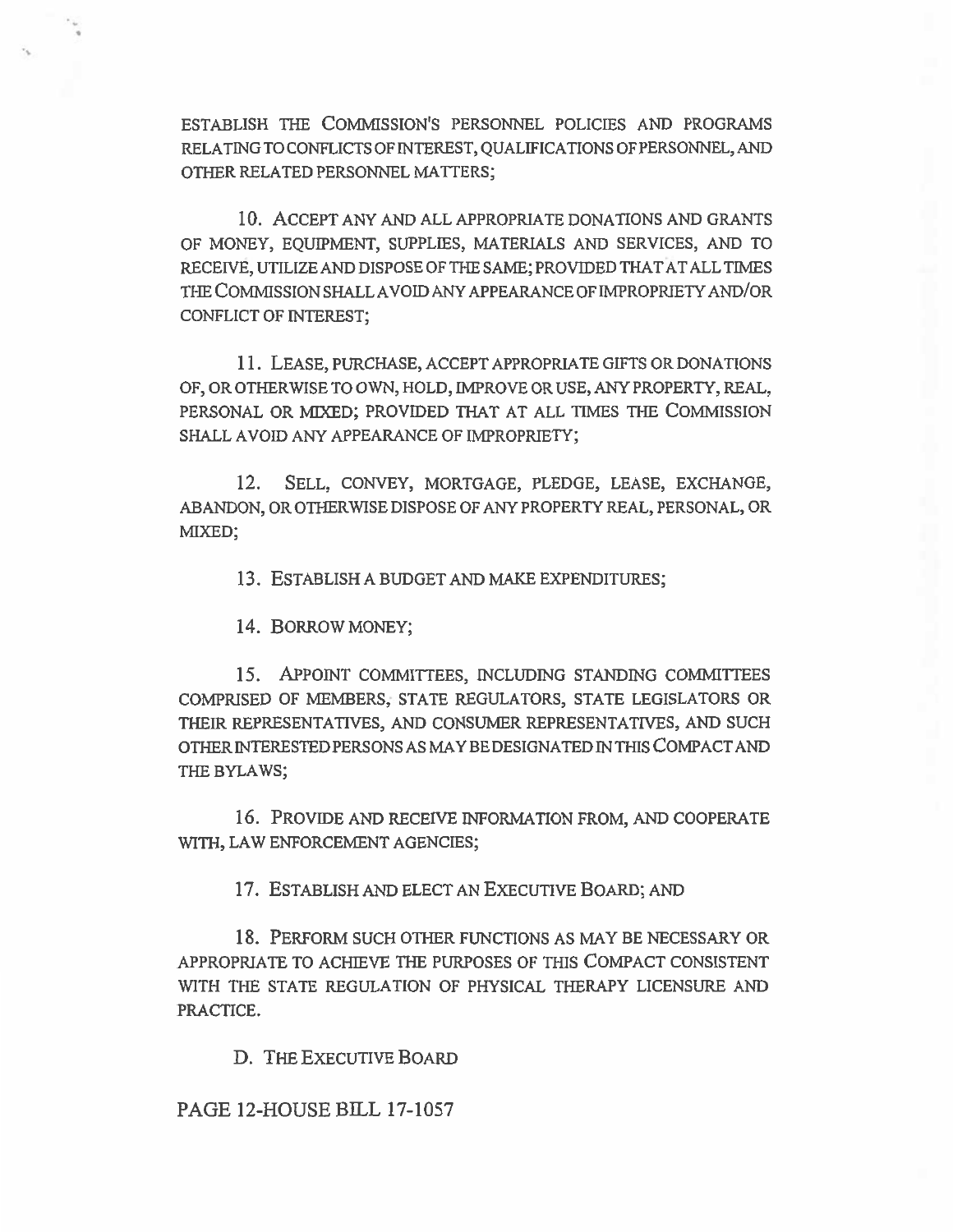**THE** EXECUTIVE **BOARD** SHALL HAVE THE POWER TO ACT ON BEHALF OF THE COMMISSION ACCORDING TO THE TERMS OF THIS COMPACT.

1. THE EXECUTIVE BOARD SHALL BE COMPRISED OF NINE MEMBERS:

**a. SEVEN** VOTING MEMBERS WHO ARE ELECTED BY THE COMMISSION FROM THE CURRENT MEMBERSHIP OF THE COMMISSION;

b. ONE EX-OFFICIO, NONVOTING MEMBER FROM THE RECOGNIZED NATIONAL PHYSICAL THERAPY PROFESSIONAL ASSOCIATION; AND

c. ONE EX-OFFICIO, NONVOTING MEMBER FROM THE RECOGNIZED MEMBERSHIP ORGANIZATION OF THE PHYSICAL THERAPY LICENSING BOARDS.

**2. THE** EX-OFFICIO MEMBERS WILL BE SELECTED BY THEIR RESPECTIVE ORGANIZATIONS.

**3.** THE COMMISSION MAY REMOVE ANY MEMBER OF THE EXECUTIVE BOARD AS PROVIDED IN BYLAWS.

**4.** THE EXECUTIVE BOARD SHALL MEET AT LEAST ANNUALLY.

**5.** THE EXECUTIVE BOARD SHALL HAVE THE FOLLOWING DUTIES AND RESPONSIBILITIES:

a. RECOMMEND TO THE ENTIRE COMMISSION CHANGES TO THE RULES OR BYLAWS, CHANGES TO THIS COMPACT LEGISLATION, FEES PAID BY COMPACT MEMBER STATES SUCH AS ANNUAL DUES, AND ANY COMMISSION COMPACT FEE CHARGED TO LICENSEES FOR THE COMPACT PRIVILEGE;

b. ENSURE COMPACT ADMINISTRATION SERVICES ARE APPROPRIATELY PROVIDED, CONTRACTUAL OR OTHERWISE;

c. PREPARE AND RECOMMEND THE BUDGET;

d. MAINTAIN FINANCIAL RECORDS ON BEHALF OF THE COMMISSION;

e. MONITOR COMPACT COMPLIANCE OF MEMBER STATES AND PROVIDE COMPLIANCE REPORTS TO THE COMMISSION;

**PAGE 13-HOUSE BILL 17-1057**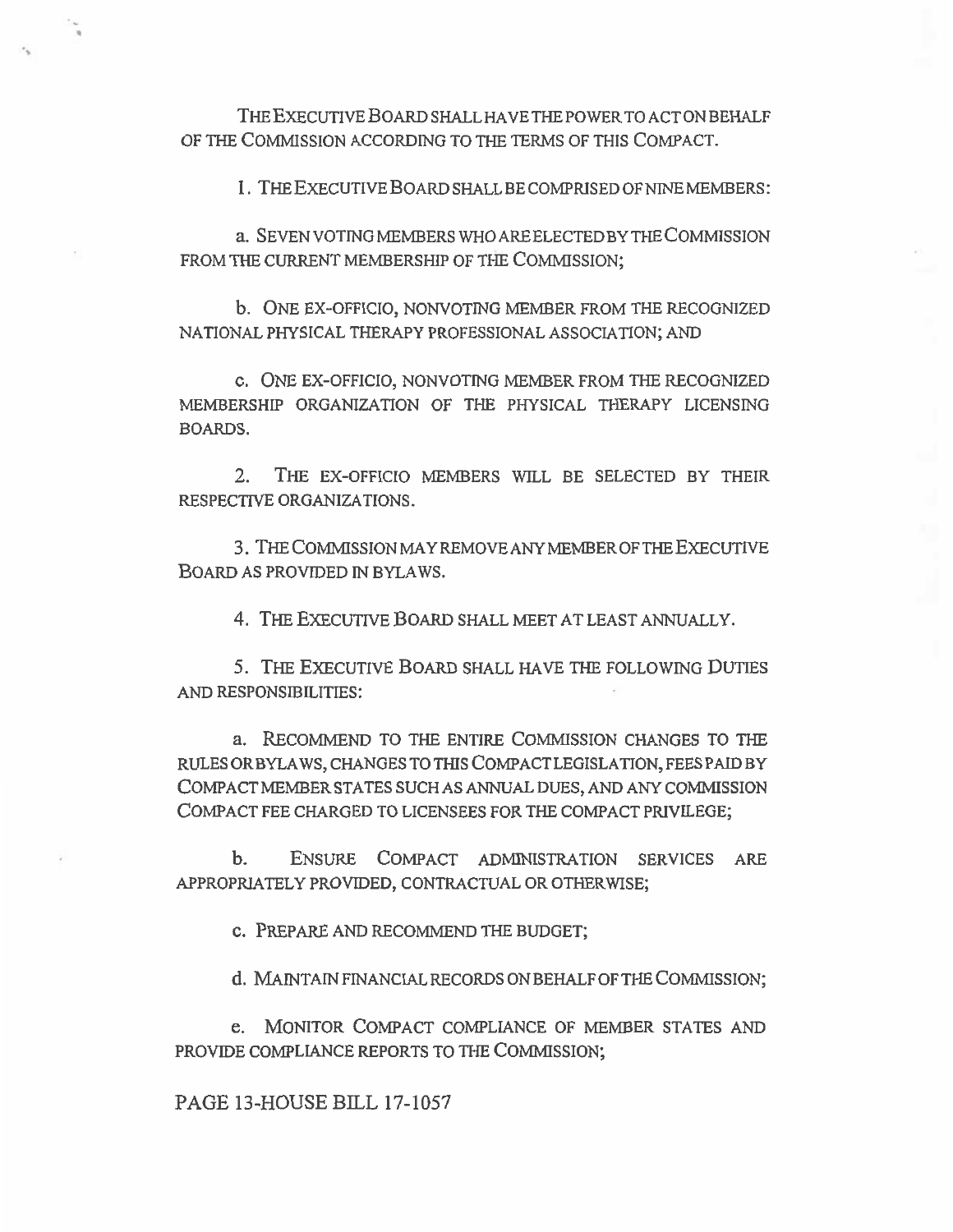f. ESTABLISH ADDITIONAL COMMITTEES AS NECESSARY; AND

g. OTHER DUTIES AS PROVIDED IN RULES OR BYLAWS.

E. MEETINGS OF THE COMMISSION

1. ALL MEETINGS SHALL BE OPEN TO THE PUBLIC, AND PUBLIC NOTICE OF MEETINGS SHALL BE GIVEN IN THE SAME MANNER AS REQUIRED UNDER THE RULEMAKING PROVISIONS IN SECTION 9.

2. THE COMMISSION OR THE EXECUTIVE BOARD OR OTHER COMMITTEES OF THE COMMISSION MAY CONVENE IN A CLOSED, NON-PUBLIC MEETING IF THE COMMISSION OR EXECUTIVE BOARD OR OTHER COMMITTEES OF THE COMMISSION MUST DISCUSS:

a. NON-COMPLIANCE OF A MEMBER STATE WITH ITS OBLIGATIONS UNDER THE COMPACT;

b. THE EMPLOYMENT, COMPENSATION, DISCIPLINE OR OTHER MATTERS, PRACTICES OR PROCEDURES RELATED TO SPECIFIC EMPLOYEES OR OTHER MATTERS RELATED TO THE COMMISSION'S INTERNAL PERSONNEL PRACTICES AND PROCEDURES;

c. CURRENT, THREATENED, OR REASONABLY ANTICIPATED LITIGATION;

d. NEGOTIATION OF CONTRACTS FOR THE PURCHASE, LEASE, OR SALE OF GOODS, SERVICES, OR REAL ESTATE;

e. ACCUSING ANY PERSON OF A CRIME OR FORMALLY CENSURING ANY PERSON;

f. DISCLOSURE OF TRADE SECRETS OR COMMERCIAL OR FINANCIAL INFORMATION THAT IS PRIVILEGED OR CONFIDENTIAL;

g. DISCLOSURE OF INFORMATION OF A PERSONAL NATURE WHERE DISCLOSURE WOULD CONSTITUTE A CLEARLY UNWARRANTED INVASION OF PERSONAL PRIVACY;

h. DISCLOSURE OF INVESTIGATIVE RECORDS COMPILED FOR LAW

PAGE 14-HOUSE BILL 17-1057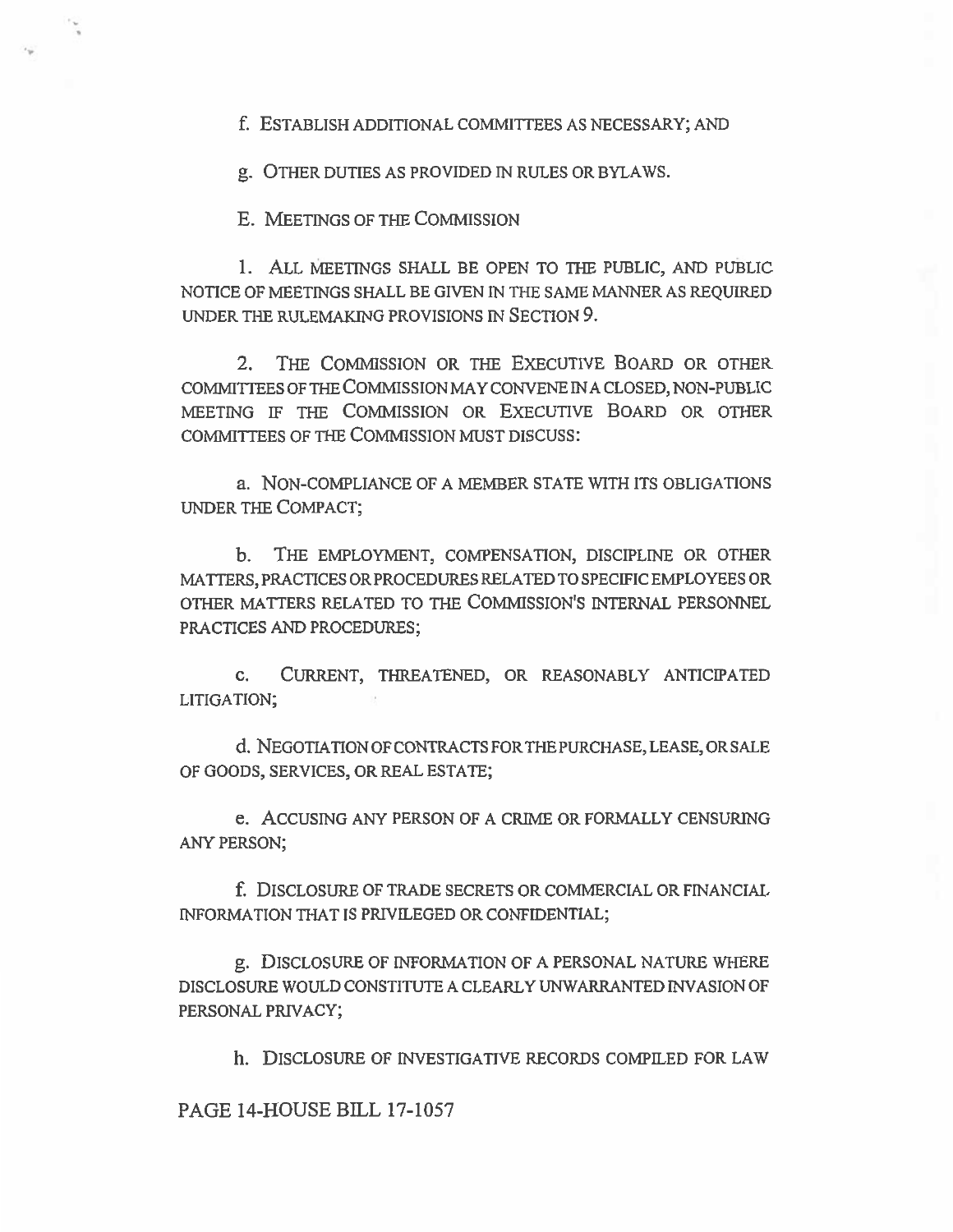ENFORCEMENT PURPOSES;

i. DISCLOSURE OF INFORMATION RELATED TO ANY INVESTIGATIVE REPORTS PREPARED BY OR ON BEHALF OF OR FOR USE OF THE COMMISSION OR OTHER COMMITTEE CHARGED WITH RESPONSIBILITY OF INVESTIGATION OR DETERMINATION OF COMPLIANCE ISSUES PURSUANT TO THE COMPACT; OR

j. MATTERS SPECIFICALLY EXEMPTED FROM DISCLOSURE BY FEDERAL OR MEMBER STATE STATUTE.

3. IF A MEETING, OR PORTION OF A MEETING, IS CLOSED PURSUANT TO THIS PROVISION, THE COMMISSION'S LEGAL COUNSEL OR DESIGNEE SHALL CERTIFY THAT THE MEETING MAY BE CLOSED AND SHALL REFERENCE EACH RELEVANT EXEMPTING PROVISION.

4. THE COMMISSION SHALL KEEP MINUTES THAT FULLY AND CLEARLY DESCRIBE ALL MATTERS DISCUSSED IN A MEETING AND SHALL PROVIDE A FULL AND ACCURATE SUMMARY OF ACTIONS TAKEN, AND THE REASONS THEREFORE, INCLUDING A DESCRIPTION OF THE VIEWS EXPRESSED. ALL DOCUMENTS CONSIDERED IN CONNECTION WITH AN ACTION SHALL BE IDENTIFIED IN SUCH MINUTES. ALL MINUTES AND DOCUMENTS OF A CLOSED MEETING SHALL REMAIN UNDER SEAL, SUBJECT TO RELEASE BY A MAJORITY VOTE OF THE COMMISSION OR ORDER OF A COURT OF COMPETENT JURISDICTION.

F. FINANCING OF THE COMMISSION

1. THE COMMISSION SHALL PAY, OR PROVIDE FOR THE PAYMENT OF, THE REASONABLE EXPENSES OF ITS ESTABLISHMENT, ORGANIZATION, AND ONGOING ACTIVITIES.

2. THE COMMISSION MAY ACCEPT ANY AND ALL APPROPRIATE REVENUE SOURCES, DONATIONS, AND GRANTS OF MONEY, EQUIPMENT, SUPPLIES, MATERIALS, AND SERVICES.

3. THE COMMISSION MAY LEVY ON AND COLLECT AN ANNUAL ASSESSMENT FROM EACH MEMBER STATE OR IMPOSE FEES ON OTHER PARTIES TO COVER THE COST OF THE OPERATIONS AND ACTIVITIES OF THE COMMISSION AND ITS STAFF, WHICH MUST BE IN A TOTAL AMOUNT

PAGE 15-HOUSE BILL 17-1057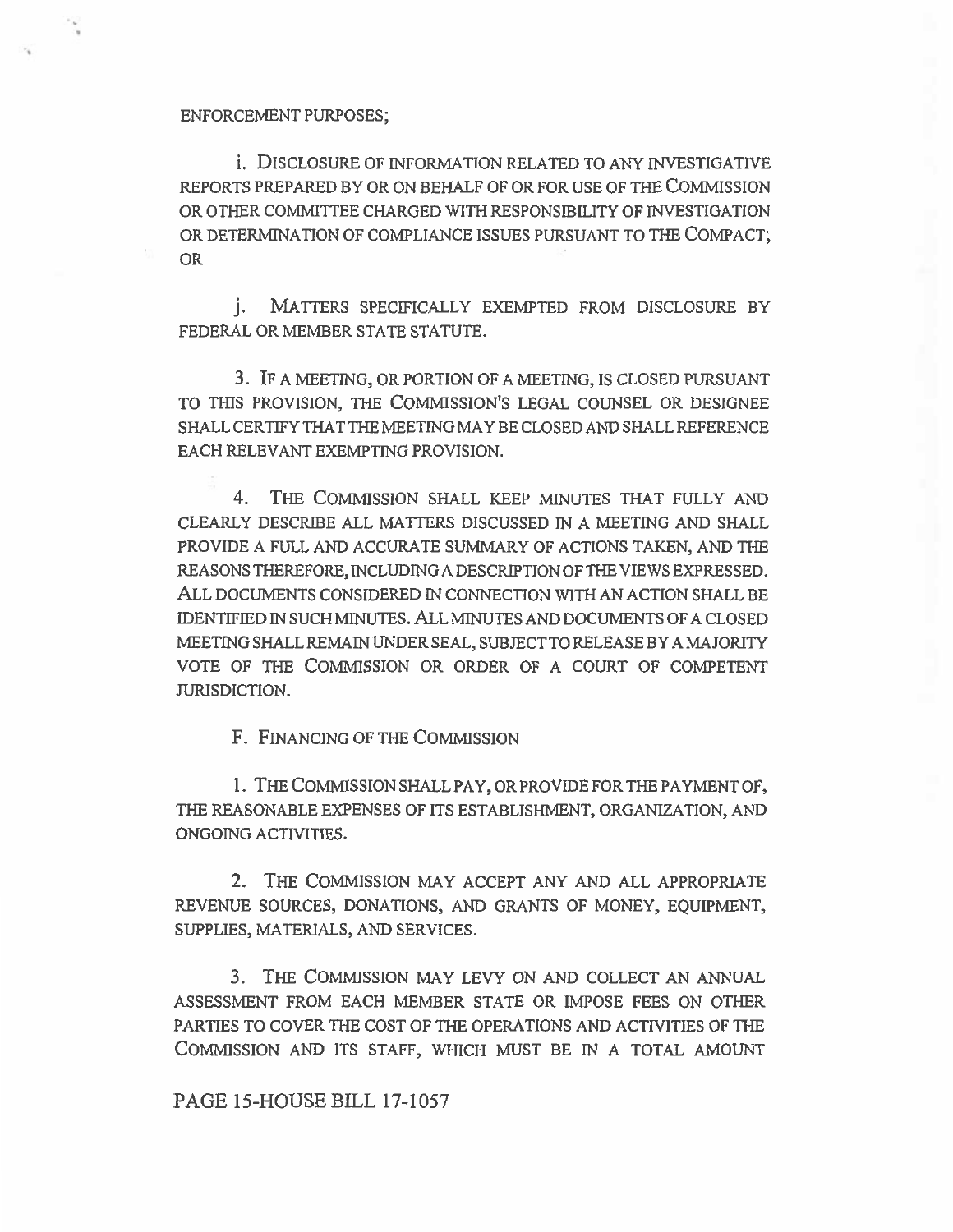SUFFICIENT TO COVER ITS ANNUAL BUDGET AS APPROVED EACH YEAR FOR WHICH REVENUE IS NOT PROVIDED BY OTHER SOURCES. THE AGGREGATE ANNUAL ASSESSMENT AMOUNT SHALL BE ALLOCATED BASED UPON A FORMULA TO BE DETERMINED BY THE COMMISSION, WHICH SHALL PROMULGATE A RULE BINDING UPON ALL MEMBER STATES.

4. THE COMMISSION SHALL NOT INCUR OBLIGATIONS OF ANY KIND PRIOR TO SECURING THE FUNDS ADEQUATE TO MEET THE SAME; NOR SHALL THE COMMISSION PLEDGE THE CREDIT OF ANY OF THE MEMBER STATES, EXCEPT BY AND WITH THE AUTHORITY OF THE MEMBER STATE.

5. THE COMMISSION SHALL KEEP ACCURATE ACCOUNTS OF ALL RECEIPTS AND DISBURSEMENTS. THE RECEIPTS AND DISBURSEMENTS OF THE COMMISSION SHALL BE SUBJECT TO THE AUDIT AND ACCOUNTING PROCEDURES ESTABLISHED UNDER ITS BYLAWS. HOWEVER, ALL RECEIPTS AND DISBURSEMENTS OF FUNDS HANDLED BY THE COMMISSION SHALL BE AUDITED YEARLY BY A CERTIFIED OR LICENSED PUBLIC ACCOUNTANT, AND THE REPORT OF THE AUDIT SHALL BE INCLUDED IN AND BECOME PART OF THE ANNUAL REPORT OF THE COMMISSION.

G. QUALIFIED IMMUNITY, DEFENSE, AND INDEMNIFICATION

1. THE MEMBERS, OFFICERS, EXECUTIVE DIRECTOR, EMPLOYEES AND REPRESENTATIVES OF THE COMMISSION SHALL BE IMMUNE FROM SUIT AND LIABILITY, EITHER PERSONALLY OR IN THEIR OFFICIAL CAPACITY, FOR ANY CLAIM FOR DAMAGE TO OR LOSS OF PROPERTY OR PERSONAL INJURY OR OTHER CIVIL LIABILITY CAUSED BY OR ARISING OUT OF ANY ACTUAL OR ALLEGED ACT, ERROR OR OMISSION THAT OCCURRED, OR THAT THE PERSON AGAINST WHOM THE CLAIM IS MADE HAD A REASONABLE BASIS FOR BELIEVING OCCURRED WITHIN THE SCOPE OF COMMISSION EMPLOYMENT, DUTIES OR RESPONSIBILITIES; PROVIDED THAT NOTHING IN THIS PARAGRAPH SHALL BE CONSTRUED TO PROTECT ANY SUCH PERSON FROM SUIT AND/OR LIABILITY FOR ANY DAMAGE, LOSS, INJURY, OR LIABILITY CAUSED BY THE INTENTIONAL OR WILLFUL OR WANTON MISCONDUCT OF THAT PERSON.

2. THE COMMISSION SHALL DEFEND ANY MEMBER, OFFICER, EXECUTIVE DIRECTOR, EMPLOYEE OR REPRESENTATIVE OF THE COMMISSION IN ANY CIVIL ACTION SEEKING TO IMPOSE LIABILITY ARISING OUT OF ANY ACTUAL OR ALLEGED ACT, ERROR, OR OMISSION THAT OCCURRED WITHIN THE SCOPE OF COMMISSION EMPLOYMENT, DUTIES, OR RESPONSIBILITIES, OR

PAGE 16-HOUSE BILL 17-1057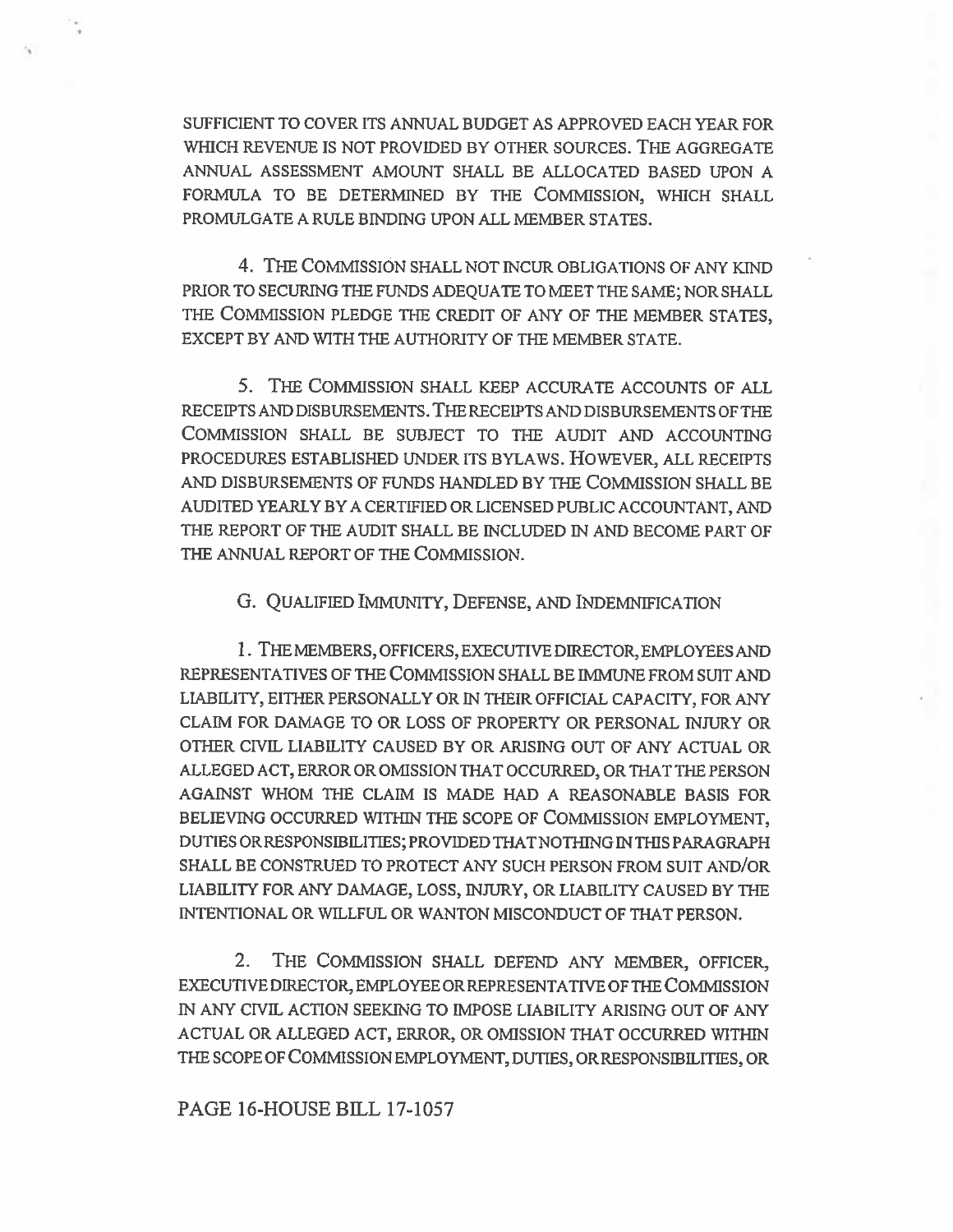THAT THE PERSON AGAINST WHOM THE CLAIM IS MADE HAD A REASONABLE BASIS FOR BELIEVING OCCURRED WITHIN THE SCOPE OF COMMISSION EMPLOYMENT, DUTIES, OR RESPONSIBILITIES; PROVIDED THAT NOTHING HEREIN SHALL BE CONSTRUED TO PROHIBIT THAT PERSON FROM RETAINING HIS OR HER OWN COUNSEL; AND PROVIDED FURTHER, THAT THE ACTUAL OR ALLEGED ACT, ERROR, OR OMISSION DID NOT RESULT FROM THAT PERSON'S INTENTIONAL OR WILLFUL OR WANTON MISCONDUCT.

3. THE COMMISSION SHALL INDEMNIFY AND HOLD HARMLESS ANY MEMBER, OFFICER, EXECUTIVE DIRECTOR, EMPLOYEE, OR REPRESENTATIVE OF THE COMMISSION FOR THE AMOUNT OF ANY SETTLEMENT OR JUDGMENT OBTAINED AGAINST THAT PERSON ARISING OUT OF ANY ACTUAL OR ALLEGED ACT, ERROR OR OMISSION THAT OCCURRED WITHIN THE SCOPE OF COMMISSION EMPLOYMENT, DUTIES, OR RESPONSIBILITIES, OR THAT SUCH PERSON HAD A REASONABLE BASIS FOR BELIEVING OCCURRED WITHIN THE SCOPE OF COMMISSION EMPLOYMENT, DUTIES, OR RESPONSIBILITIES, PROVIDED THAT THE ACTUAL OR ALLEGED ACT, ERROR, OR OMISSION DID NOT RESULT FROM THE INTENTIONAL OR WILLFUL OR WANTON MISCONDUCT OF THAT PERSON.

### SECTION 8. DATA SYSTEM

A. THE COMMISSION SHALL PROVIDE FOR THE DEVELOPMENT, MAINTENANCE, AND UTILIZATION OF A COORDINATED DATABASE AND REPORTING SYSTEM CONTAINING LICENSURE, ADVERSE ACTION, AND INVESTIGATIVE INFORMATION ON ALL LICENSED INDIVIDUALS IN MEMBER STATES.

B. NOTWITHSTANDING ANY OTHER PROVISION OF STATE LAW TO THE CONTRARY, A MEMBER STATE SHALL SUBMIT A UNIFORM DATA SET TO THE DATA SYSTEM ON ALL INDIVIDUALS TO WHOM THIS COMPACT IS APPLICABLE AS REQUIRED BY THE RULES OF THE COMMISSION, INCLUDING:

1. IDENTIFYING INFORMATION;

2. LICENSURE DATA;

3. ADVERSE ACTIONS AGAINST A LICENSE OR COMPACT PRIVILEGE;

4. NON-CONFIDENTIAL INFORMATION RELATED TO ALTERNATIVE PROGRAM PARTICIPATION;

PAGE 17-HOUSE BILL 17-1057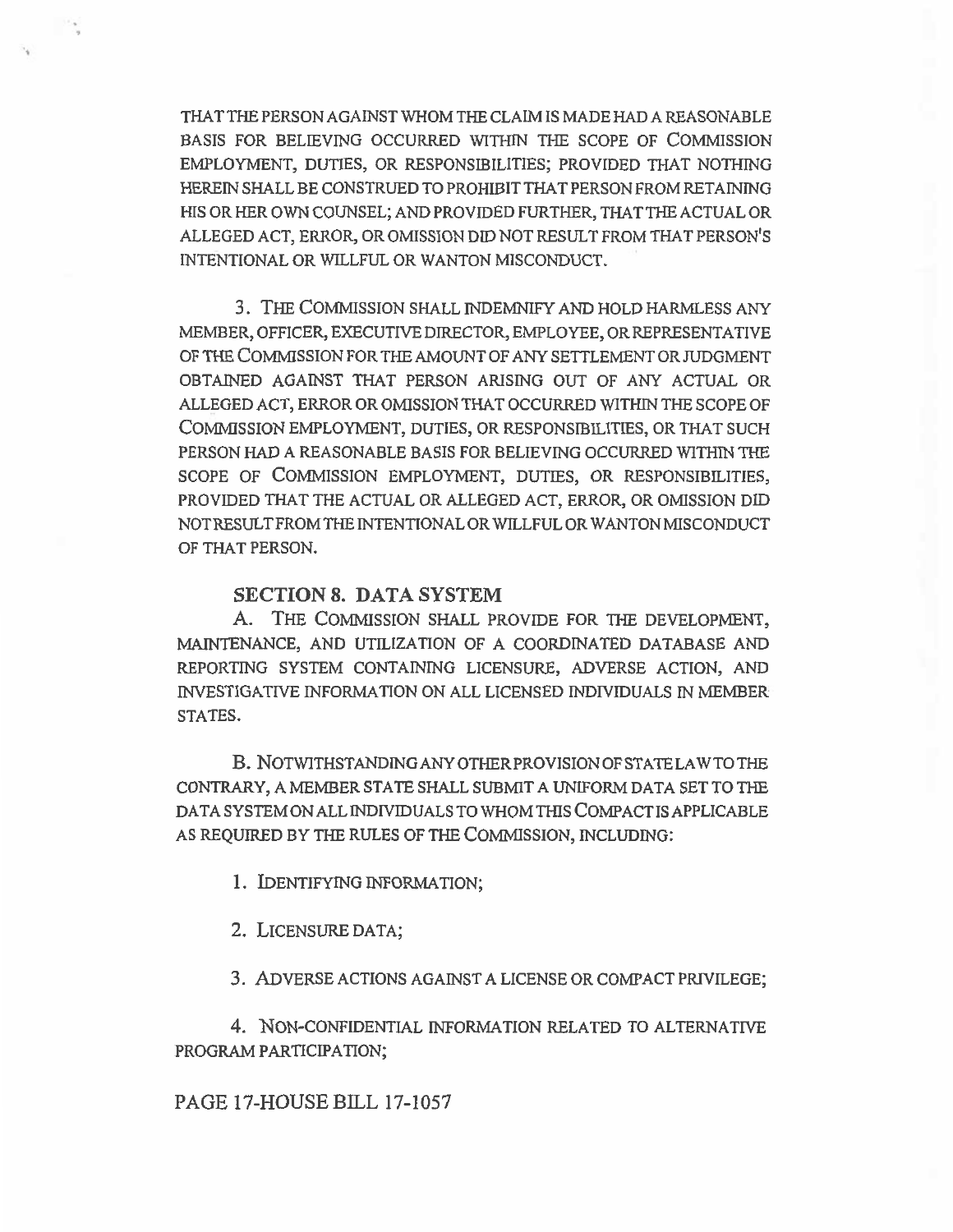5. ANY DENIAL OF APPLICATION FOR LICENSURE, AND THE REASON(S) FOR SUCH DENIAL; AND

6. OTHER INFORMATION THAT MAY FACILITATE THE ADMINISTRATION OF THIS COMPACT, AS DETERMINED BY THE RULES OF THE COMMISSION.

C. INVESTIGATIVE INFORMATION PERTAINING TO A LICENSEE IN ANY MEMBER STATE WILL ONLY BE AVAILABLE TO OTHER PARTY STATES.

D. THE **COMMISSION** SHALL PROMPTLY NOTIFY ALL MEMBER STATES OF ANY ADVERSE ACTION TAKEN AGAINST A LICENSEE OR AN INDIVIDUAL APPLYING FOR A LICENSE. ADVERSE ACTION INFORMATION PERTAINING TO A LICENSEE IN ANY MEMBER STATE WILL BE AVAILABLE TO ANY OTHER MEMBER STATE.

E. MEMBER STATES CONTRIBUTING INFORMATION TO THE DATA SYSTEM MAY DESIGNATE INFORMATION THAT MAY NOT BE SHARED WITH THE PUBLIC WITHOUT THE EXPRESS PERMISSION OF THE CONTRIBUTING STATE.

F. ANY INFORMATION SUBMITTED TO THE DATA SYSTEM THAT IS SUBSEQUENTLY REQUIRED TO BE EXPUNGED BY THE LAWS OF THE MEMBER STATE CONTRIBUTING THE INFORMATION SHALL BE REMOVED FROM THE DATA SYSTEM.

## **SECTION 9. RULEMAKING**

A. THE COMMISSION SHALL EXERCISE ITS RULEMAKING POWERS PURSUANT TO THE CRITERIA SET FORTH IN THIS SECTION AND THE RULES ADOPTED THEREUNDER. RULES AND AMENDMENTS SHALL BECOME BINDING AS OF THE DATE SPECIFIED IN EACH RULE OR AMENDMENT.

B. IF A MAJORITY OF THE LEGISLATURES OF THE MEMBER STATES REJECTS A RULE, BY ENACTMENT OF A STATUTE OR RESOLUTION IN THE SAME MANNER USED TO ADOPT THE COMPACT WITHIN 4 YEARS OF THE DATE OF ADOPTION OF THE RULE, THEN SUCH RULE SHALL HAVE NO FURTHER FORCE AND EFFECT IN ANY MEMBER STATE.

C. RULES OR AMENDMENTS TO THE RULES SHALL BE ADOPTED AT A REGULAR OR SPECIAL MEETING OF THE COMMISSION.

PAGE **18-HOUSE BILL** 17-1057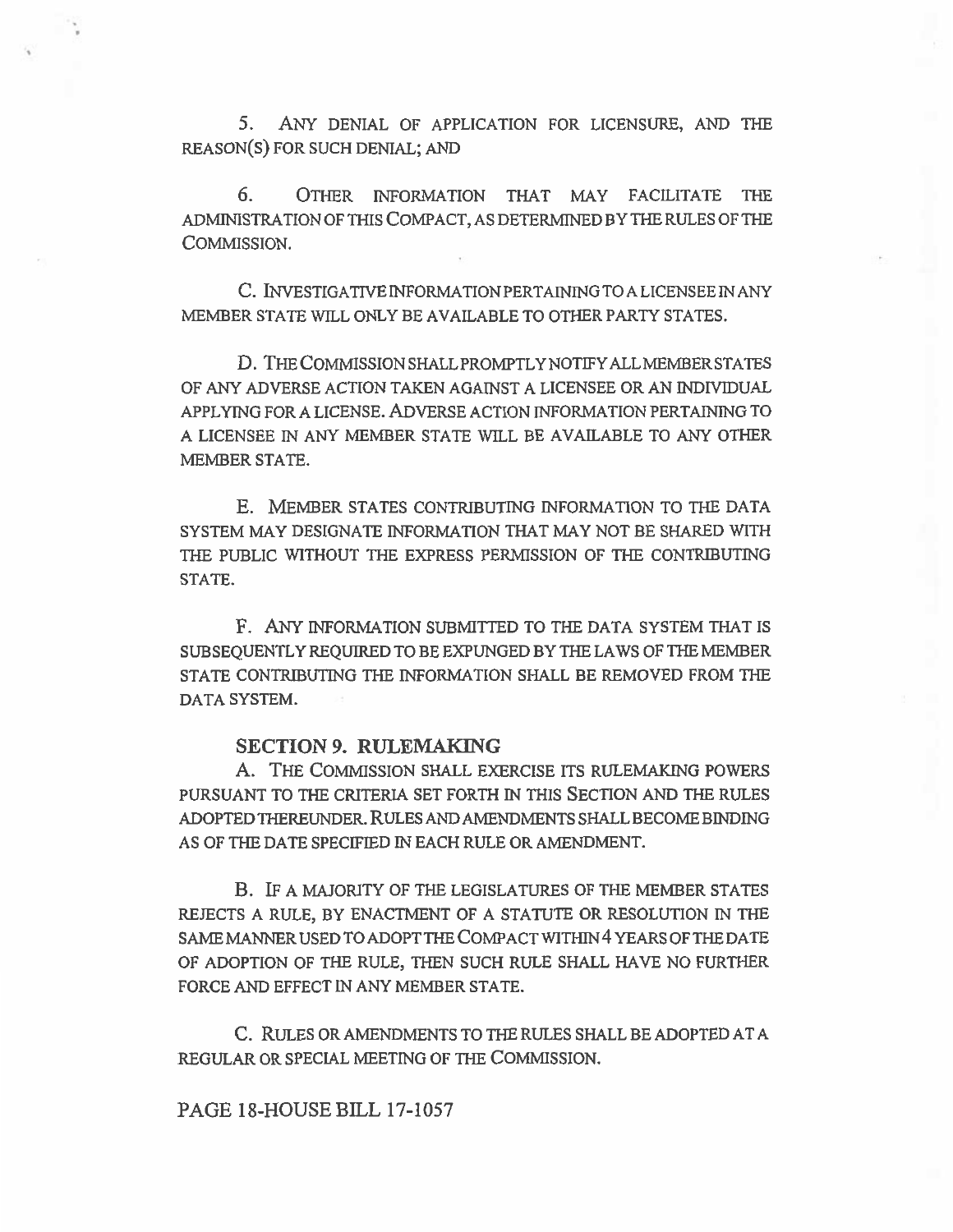D. PRIOR TO PROMULGATION AND ADOPTION OF A FINAL RULE OR RULES BY THE COMMISSION, AND AT LEAST THIRTY (30) DAYS IN ADVANCE OF THE MEETING AT WHICH THE RULE WILL BE CONSIDERED AND VOTED UPON, THE COMMISSION SHALL FILE A NOTICE OF PROPOSED RULEMAKING:

1. ON THE WEBSITE OF THE COMMISSION OR OTHER PUBLICLY ACCESSIBLE PLATFORM; AND

2. ON THE WEBSITE OF EACH MEMBER STATE PHYSICAL THERAPY LICENSING BOARD OR OTHER PUBLICLY ACCESSIBLE PLATFORM OR THE PUBLICATION IN WHICH EACH STATE WOULD OTHERWISE PUBLISH PROPOSED RULES.

E. THE NOTICE OF PROPOSED RULEMAKING SHALL INCLUDE:

1. THE PROPOSED TIME, DATE, AND LOCATION OF THE MEETING IN WHICH THE RULE WILL BE CONSIDERED AND VOTED UPON;

2. THE TEXT OF THE PROPOSED RULE OR AMENDMENT AND THE REASON FOR THE PROPOSED RULE;

3. A REQUEST FOR COMMENTS ON THE PROPOSED RULE FROM ANY INTERESTED PERSON; AND

4. THE MANNER IN WHICH INTERESTED PERSONS MAY SUBMIT NOTICE TO THE COMMISSION OF THEIR INTENTION TO ATTEND THE PUBLIC HEARING AND ANY WRITTEN COMMENTS.

F. PRIOR TO ADOPTION OF A PROPOSED RULE, THE COMMISSION SHALL ALLOW PERSONS TO SUBMIT WRITTEN DATA, FACTS, OPINIONS, AND ARGUMENTS, WHICH SHALL BE MADE AVAILABLE TO THE PUBLIC.

G. THE COMMISSION SHALL GRANT AN OPPORTUNITY FOR A PUBLIC HEARING BEFORE IT ADOPTS A RULE OR AMENDMENT IF A HEARING IS REQUESTED BY:

1. AT LEAST TWENTY-FIVE (25) PERSONS;

2. A STATE OR FEDERAL GOVERNMENTAL SUBDIVISION OR AGENCY; OR

PAGE 19-HOUSE BILL 17-1057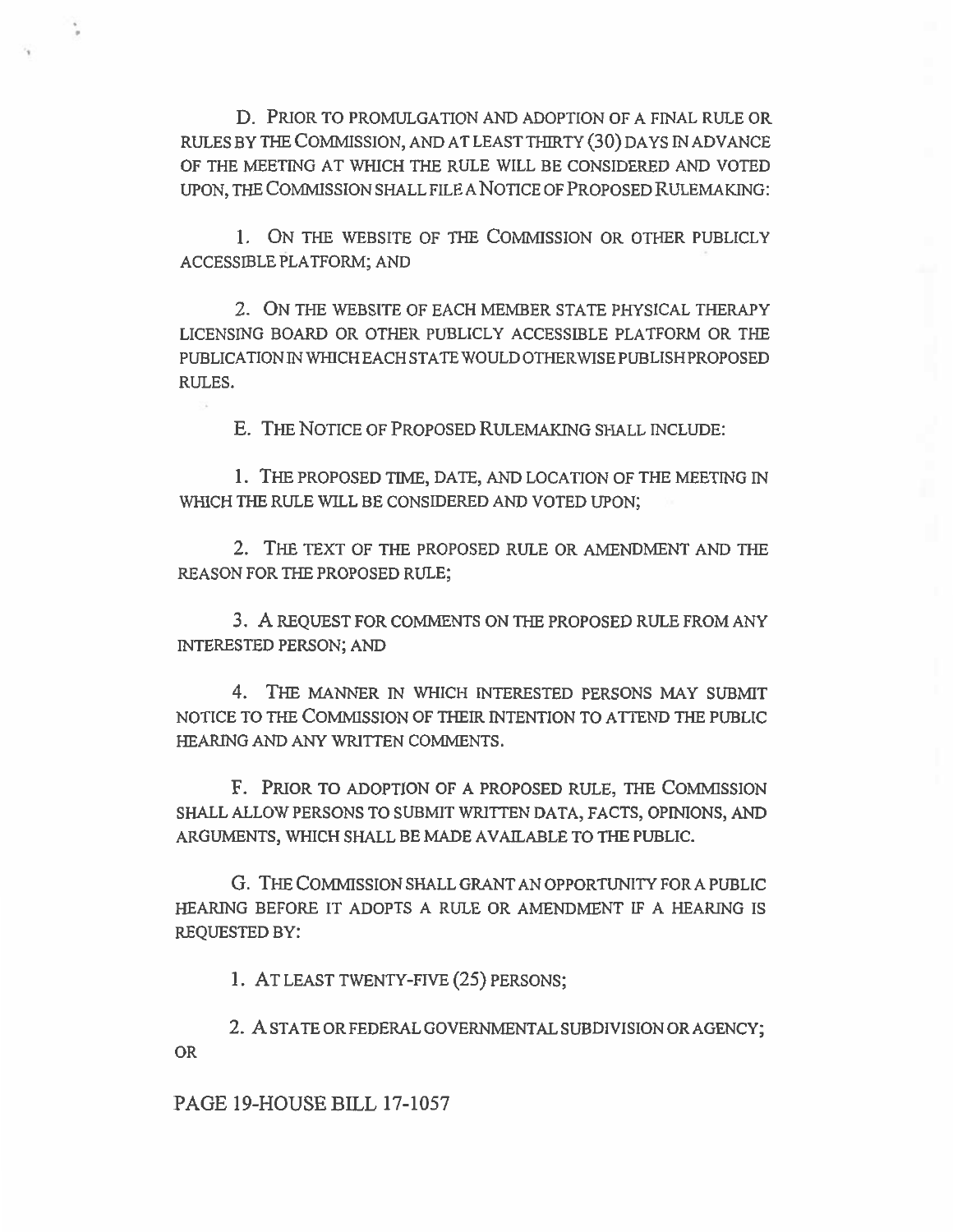3. AN ASSOCIATION HAVING AT LEAST TWENTY-FIVE (25) MEMBERS .

H. IF A HEARING IS HELD ON THE PROPOSED RULE OR AMENDMENT, THE COMMISSION SHALL PUBLISH THE PLACE, TIME, AND DATE OF THE SCHEDULED PUBLIC HEARING. IF THE HEARING IS HELD VIA ELECTRONIC MEANS, THE COMMISSION SHALL PUBLISH THE MECHANISM FOR ACCESS TO THE ELECTRONIC HEARING.

1. ALL PERSONS WISHING TO BE HEARD AT THE HEARING SHALL NOTIFY THE EXECUTIVE DIRECTOR OF THE COMMISSION OR OTHER DESIGNATED MEMBER IN WRITING OF THEIR DESIRE TO APPEAR AND TESTIFY AT THE HEARING NOT LESS THAN FIVE (5) BUSINESS DAYS BEFORE THE SCHEDULED DATE OF THE HEARING.

2. HEARINGS SHALL BE CONDUCTED IN A MANNER PROVIDING EACH PERSON WHO WISHES TO COMMENT A FAIR AND REASONABLE OPPORTUNITY TO COMMENT ORALLY OR IN WRITING.

3. ALL HEARINGS WILL BE RECORDED. A COPY OF THE RECORDING WILL BE MADE AVAILABLE ON REQUEST.

4. NOTHING IN THIS SECTION SHALL BE CONSTRUED AS REQUIRING A SEPARATE HEARING ON EACH RULE. RULES MAY BE GROUPED FOR THE CONVENIENCE OF THE COMMISSION AT HEARINGS REQUIRED BY THIS SECTION.

I. FOLLOWING THE SCHEDULED HEARING DATE, OR BY THE CLOSE OF BUSINESS ON THE SCHEDULED HEARING DATE IF THE HEARING WAS NOT HELD, THE COMMISSION SHALL CONSIDER ALL WRITTEN AND ORAL COMMENTS RECEIVED.

J. IF NO WRITTEN NOTICE OF INTENT TO ATTEND THE PUBLIC HEARING BY INTERESTED PARTIES IS RECEIVED, THE COMMISSION MAY PROCEED WITH PROMULGATION OF THE PROPOSED RULE WITHOUT A PUBLIC HEARING.

K. THE COMMISSION SHALL, BY MAJORITY VOTE OF ALL MEMBERS, TAKE FINAL ACTION ON THE PROPOSED RULE AND SHALL DETERMINE THE EFFECTIVE DATE OF THE RULE, IF ANY, BASED ON THE RULEMAKING RECORD AND THE FULL TEXT OF THE RULE.

PAGE 20-HOUSE BILL 17-1057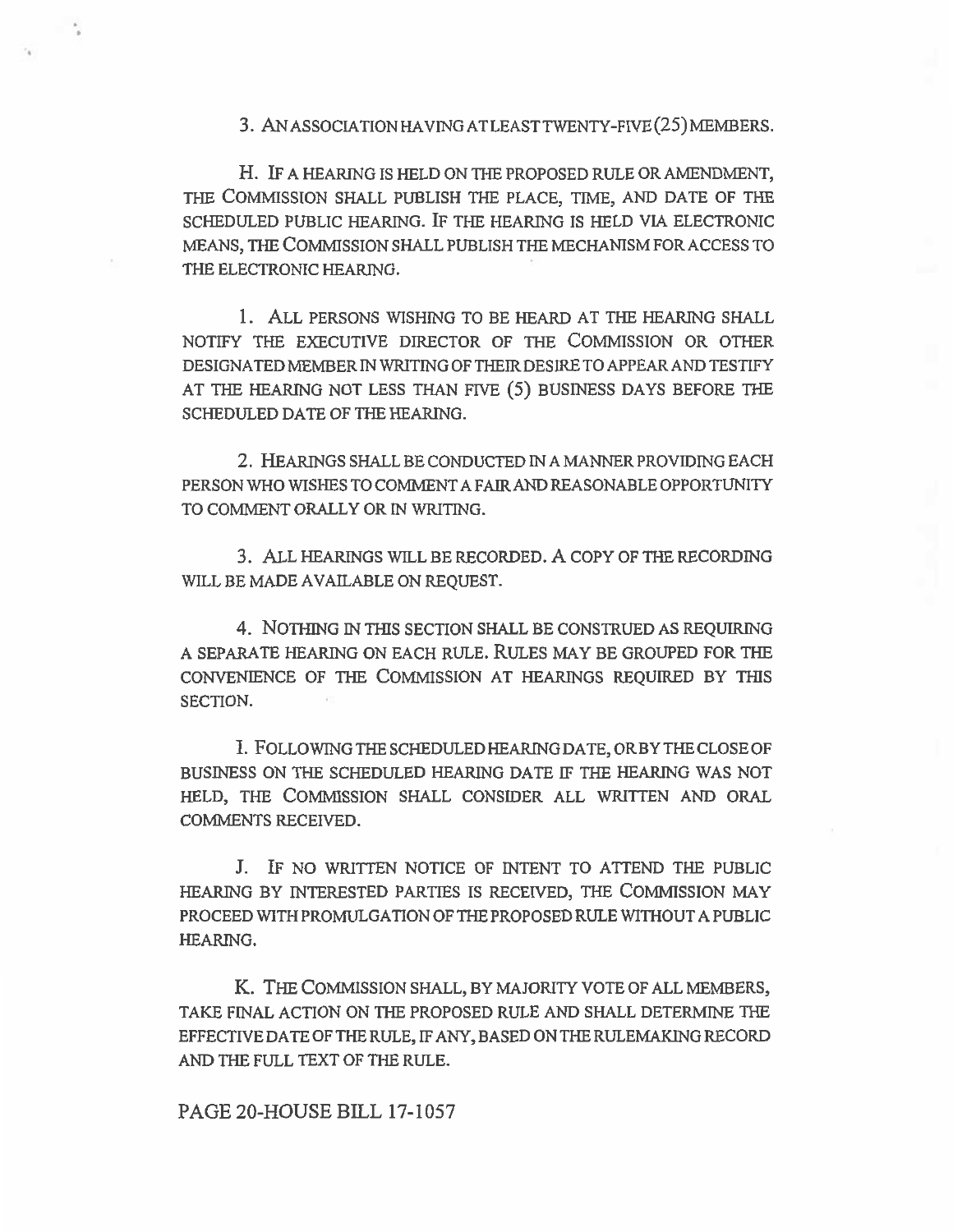L. UPON DETERMINATION THAT AN EMERGENCY EXISTS, THE COMMISSION MAY CONSIDER AND ADOPT AN EMERGENCY RULE WITHOUT PRIOR NOTICE, OPPORTUNITY FOR COMMENT, OR HEARING, PROVIDED THAT THE USUAL RULEMAKING PROCEDURES PROVIDED IN THE COMPACT AND IN THIS SECTION SHALL BE RETROACTIVELY APPLIED TO THE RULE AS SOON AS REASONABLY POSSIBLE, IN NO EVENT LATER THAN NINETY (90) DAYS AFTER THE EFFECTIVE DATE OF THE RULE. FOR THE PURPOSES OF THIS PROVISION, AN EMERGENCY RULE IS ONE THAT MUST BE ADOPTED IMMEDIATELY IN ORDER TO:

1. MEET AN IMMINENT THREAT TO PUBLIC HEALTH, SAFETY, OR WELFARE;

2. PREVENT A LOSS OF COMMISSION OR MEMBER STATE FUNDS;

3. MEET A DEADLINE FOR THE PROMULGATION OF AN ADMINISTRATIVE RULE THAT IS ESTABLISHED BY FEDERAL LAW OR RULE; OR

4. PROTECT PUBLIC HEALTH AND SAFETY.

M. THE COMMISSION OR AN AUTHORIZED COMMITTEE OF THE COMMISSION MAY DIRECT REVISIONS TO A PREVIOUSLY ADOPTED RULE OR AMENDMENT FOR PURPOSES OF CORRECTING TYPOGRAPHICAL ERRORS, ERRORS IN FORMAT, ERRORS IN CONSISTENCY, OR GRAMMATICAL ERRORS. PUBLIC NOTICE OF ANY REVISIONS SHALL BE POSTED ON THE WEBSITE OF THE COMMISSION. THE REVISION SHALL BE SUBJECT TO CHALLENGE BY ANY PERSON FORA PERIOD OF THIRTY (30) DAYS AFTER POSTING. THE REVISION MAY BE CHALLENGED ONLY ON GROUNDS THAT THE REVISION RESULTS IN A MATERIAL CHANGE TO A RULE. A CHALLENGE SHALL BE MADE IN WRITING, AND DELIVERED TO THE CHAIR OF THE COMMISSION PRIOR TO THE END OF THE NOTICE PERIOD. IF NO CHALLENGE IS MADE, THE REVISION WILL TAKE EFFECT WITHOUT FURTHER ACTION. IF THE REVISION IS CHALLENGED, THE REVISION MAY NOT TAKE EFFECT WITHOUT THE APPROVAL OF THE COMMISSION.

# **SECTION 10. OVERSIGHT, DISPUTE RESOLUTION, AND ENFORCEMENT**

A. OVERSIGHT

1. THE EXECUTIVE, LEGISLATIVE, AND JUDICIAL BRANCHES OF STATE

PAGE 21-HOUSE BILL 17-1057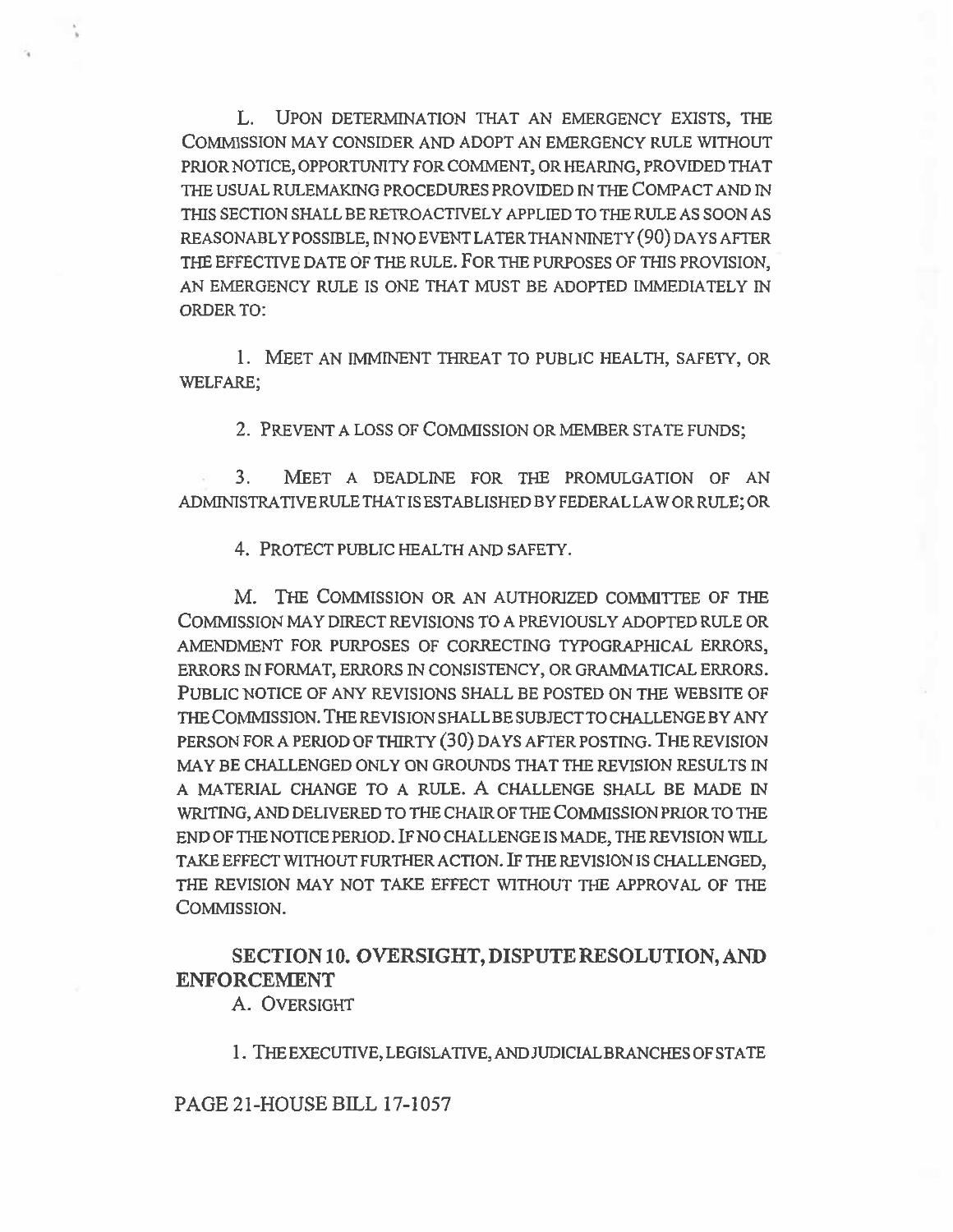GOVERNMENT IN EACH MEMBER STATE SHALL ENFORCE THIS COMPACT AND TAKE ALL ACTIONS NECESSARY AND APPROPRIATE TO EFFECTUATE THE COMPACT'S PURPOSES AND INTENT. THE PROVISIONS OF THIS COMPACT AND THE RULES PROMULGATED HEREUNDER SHALL HAVE STANDING AS STATUTORY LAW.

2. ALL COURTS SHALL TAKE JUDICIAL NOTICE OF THE COMPACT AND THE RULES IN ANY JUDICIAL OR ADMINISTRATIVE PROCEEDING IN A MEMBER STATE PERTAINING TO THE SUBJECT MATTER OF THIS COMPACT WHICH MAY AFFECT THE POWERS, RESPONSIBILITIES OR ACTIONS OF THE COMMISSION.

3. THE COMMISSION SHALL BE ENTITLED TO RECEIVE SERVICE OF PROCESS IN ANY SUCH PROCEEDING, AND SHALL HAVE STANDING TO INTERVENE IN SUCH A PROCEEDING FOR ALL PURPOSES. FAILURE TO PROVIDE SERVICE OF PROCESS TO THE COMMISSION SHALL RENDER A JUDGMENT OR ORDER VOID AS TO THE COMMISSION, THIS COMPACT, OR PROMULGATED RULES.

B. DEFAULT, TECHNICAL ASSISTANCE, AND TERMINATION

1. IF THE COMMISSION DETERMINES THAT A MEMBER STATE HAS DEFAULTED IN THE PERFORMANCE OF ITS OBLIGATIONS OR RESPONSIBILITIES UNDER THIS COMPACT OR THE PROMULGATED RULES, THE COMMISSION SHALL:

a. PROVIDE WRITTEN NOTICE TO THE DEFAULTING STATE AND OTHER MEMBER STATES OF THE NATURE OF THE DEFAULT, THE PROPOSED MEANS OF CURING THE DEFAULT AND/OR ANY OTHER ACTION TO BE TAKEN BY THE COMMISSION; AND

b. PROVIDE REMEDIAL TRAINING AND SPECIFIC TECHNICAL ASSISTANCE REGARDING THE DEFAULT.

2. IF A STATE IN DEFAULT FAILS TO CURE **THE** DEFAULT, THE DEFAULTING STATE MAY BE TERMINATED FROM THE COMPACT UPON AN AFFIRMATIVE VOTE OF A MAJORITY OF THE MEMBER STATES, AND ALL RIGHTS, PRIVILEGES AND BENEFITS CONFERRED BY THIS COMPACT MAY BE TERMINATED ON THE EFFECTIVE DATE OF TERMINATION. A CURE OF THE DEFAULT DOES NOT RELIEVE THE OFFENDING STATE OF OBLIGATIONS OR LIABILITIES INCURRED DURING THE PERIOD OF DEFAULT.

PAGE 22-HOUSE BILL 17-1057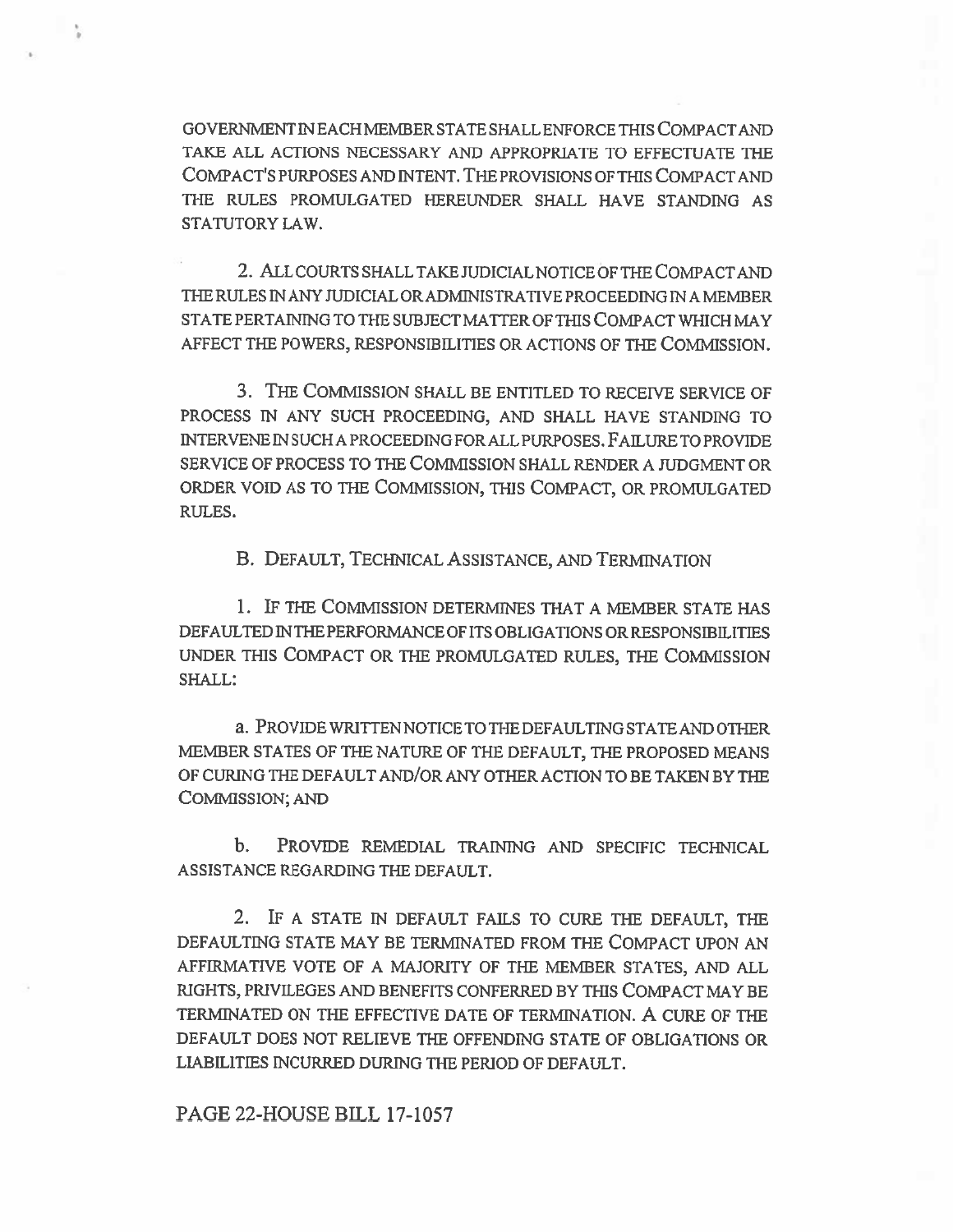3. TERMINATION OF MEMBERSHIP IN THE COMPACT SHALL BE IMPOSED ONLY AFTER ALL OTHER MEANS OF SECURING COMPLIANCE HAVE BEEN EXHAUSTED. NOTICE OF INTENT TO SUSPEND OR TERMINATE SHALL BE GIVEN BY THE COMMISSION TO THE GOVERNOR, THE MAJORITY AND MINORITY LEADERS OF THE DEFAULTING STATE'S LEGISLATURE, AND EACH OF THE MEMBER STATES.

4. A STATE THAT HAS BEEN TERMINATED IS RESPONSIBLE FOR ALL ASSESSMENTS, OBLIGATIONS, AND LIABILITIES INCURRED THROUGH THE EFFECTIVE DATE OF TERMINATION, INCLUDING OBLIGATIONS THAT EXTEND BEYOND THE EFFECTIVE DATE OF TERMINATION.

5. THE COMMISSION SHALL NOT BEAR ANY COSTS RELATED TO A STATE THAT IS FOUND TO BE IN DEFAULT OR THAT HAS BEEN TERMINATED FROM THE COMPACT, UNLESS AGREED UPON IN WRITING BETWEEN THE COMMISSION AND THE DEFAULTING STATE.

6. THE DEFAULTING STATE MAY APPEAL THE ACTION OF THE COMMISSION BY PETITIONING THE U.S. DISTRICT COURT FOR THE DISTRICT OF COLUMBIA OR THE FEDERAL DISTRICT WHERE THE COMMISSION HAS ITS PRINCIPAL OFFICES. THE PREVAILING MEMBER SHALL BE AWARDED ALL COSTS OF SUCH LITIGATION, INCLUDING REASONABLE ATTORNEY'S FEES.

C. DISPUTE RESOLUTION

1. UPON REQUEST BY A MEMBER STATE, THE COMMISSION SHALL ATTEMPT TO RESOLVE DISPUTES RELATED TO THE COMPACT THAT ARISE AMONG MEMBER STATES AND BETWEEN MEMBER AND NON-MEMBER STATES.

2. THE COMMISSION SHALL PROMULGATE A RULE PROVIDING FOR BOTH MEDIATION AND BINDING DISPUTE RESOLUTION FOR DISPUTES AS APPROPRIATE.

D. ENFORCEMENT

1. THE COMMISSION, IN THE REASONABLE EXERCISE OF ITS DISCRETION, SHALL ENFORCE THE PROVISIONS AND RULES OF THIS COMPACT.

PAGE 23-HOUSE BILL 17-1057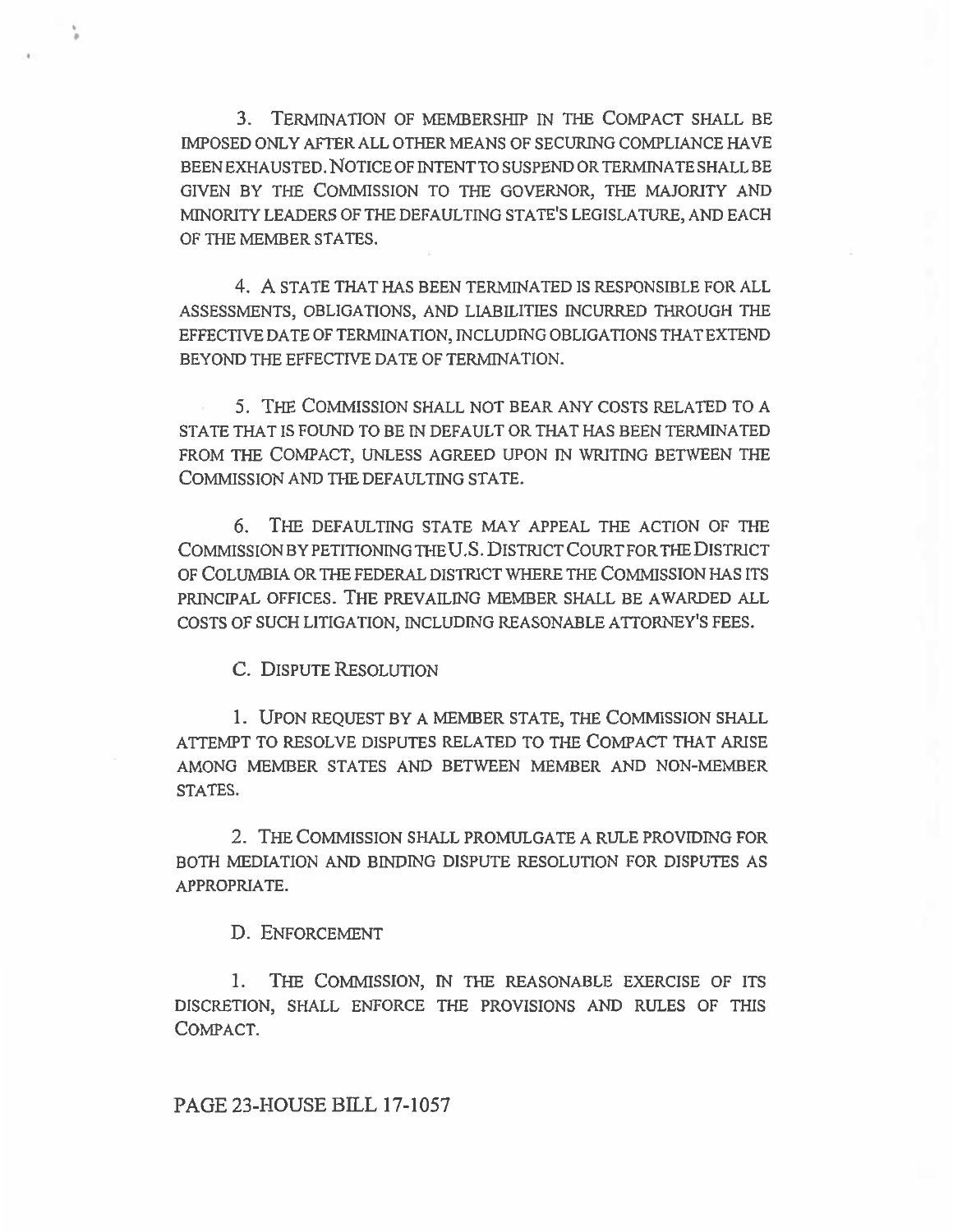2. BY MAJORITY VOTE, THE COMMISSION MAY INITIATE LEGAL ACTION IN THE UNITED STATES DISTRICT COURT FOR THE DISTRICT OF COLUMBIA OR THE FEDERAL DISTRICT WHERE THE COMMISSION HAS ITS PRINCIPAL OFFICES AGAINST A MEMBER STATE IN DEFAULT TO ENFORCE COMPLIANCE WITH THE PROVISIONS OF THE COMPACT AND ITS PROMULGATED RULES AND BYLAWS. THE RELIEF SOUGHT MAY INCLUDE BOTH INJUNCTIVE RELIEF AND DAMAGES. IN THE EVENT JUDICIAL ENFORCEMENT IS NECESSARY, THE PREVAILING MEMBER SHALL BE AWARDED ALL COSTS OF SUCH LITIGATION, INCLUDING REASONABLE ATTORNEY'S FEES.

3. THE REMEDIES HEREIN SHALL NOT BE THE EXCLUSIVE REMEDIES OF THE COMMISSION. THE COMMISSION MAY PURSUE ANY OTHER REMEDIES AVAILABLE UNDER FEDERAL OR STATE LAW.

# **SECTION 11. DATE OF IMPLEMENTATION OF THE INTERSTATE COMMISSION FOR PHYSICAL THERAPY PRACTICE AND ASSOCIATED RULES, WITHDRAWAL, AND AMENDMENT**

A. THE COMPACT SHALL COME INTO EFFECT ON THE DATE ON WHICH THE COMPACT STATUTE IS ENACTED INTO LAW IN THE TENTH MEMBER STATE. THE PROVISIONS, WHICH BECOME EFFECTIVE AT THAT TIME, SHALL BE LIMITED TO THE POWERS GRANTED TO THE COMMISSION RELATING TO ASSEMBLY AND THE PROMULGATION OF RULES. THEREAFTER, THE COMMISSION SHALL MEET AND EXERCISE RULEMAKING POWERS NECESSARY TO THE IMPLEMENTATION AND ADMINISTRATION OF THE COMPACT.

B. ANY STATE THAT JOINS THE COMPACT SUBSEQUENT TO THE COMMISSION'S INITIAL ADOPTION OF THE RULES SHALL BE SUBJECT TO THE RULES AS THEY EXIST ON THE DATE ON WHICH THE COMPACT BECOMES LAW IN THAT STATE. ANY RULE THAT HAS BEEN PREVIOUSLY ADOPTED BY THE COMMISSION SHALL HAVE THE FULL FORCE AND EFFECT OF LAW ON THE DAY THE COMPACT BECOMES LAW IN THAT STATE.

C. ANY MEMBER STATE MAY WITHDRAW FROM THIS COMPACT BY ENACTING A STATUTE REPEALING THE SAME.

1. A MEMBER STATE'S WITHDRAWAL SHALL NOT TAKE EFFECT UNTIL SIX (6) MONTHS AFTER ENACTMENT OF THE REPEALING STATUTE.

## PAGE 24-HOUSE BILL 17-1057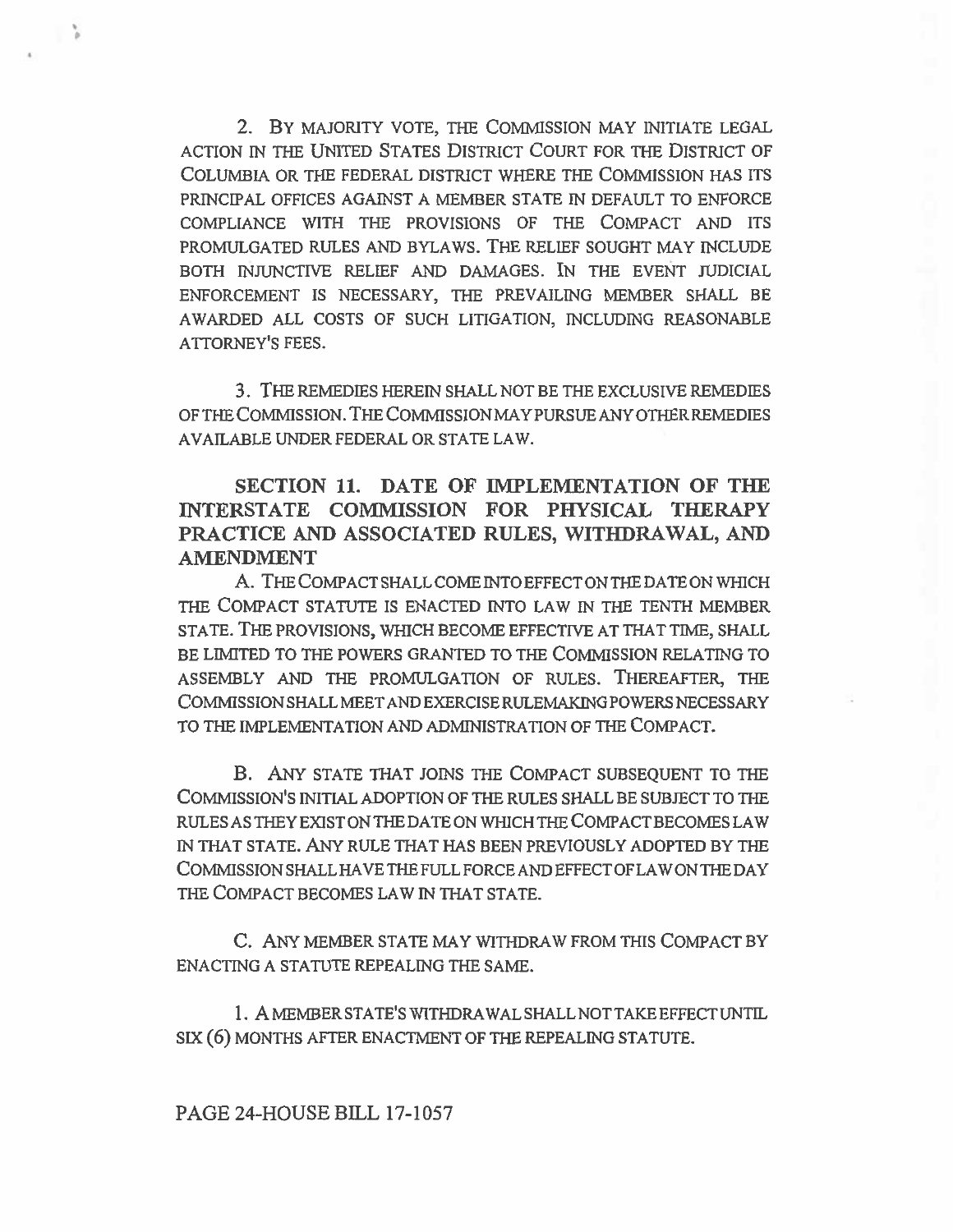2. WITHDRAWAL SHALL NOT AFFECT THE CONTINUING REQUIREMENT OF THE WITHDRAWING STATE'S PHYSICAL THERAPY LICENSING BOARD TO COMPLY WITH THE INVESTIGATIVE AND ADVERSE ACTION REPORTING REQUIREMENTS OF THIS ACT PRIOR TO THE EFFECTIVE DATE OF WITHDRAWAL.

D. NOTHING CONTAINED IN THIS COMPACT SHALL BE CONSTRUED TO INVALIDATE OR PREVENT ANY PHYSICAL THERAPY LICENSURE AGREEMENT OR OTHER COOPERATIVE ARRANGEMENT BETWEEN A MEMBER STATE AND A NON-MEMBER STATE THAT DOES NOT CONFLICT WITH THE PROVISIONS OF THIS COMPACT.

E. THIS COMPACT MAY BE AMENDED BY THE MEMBER STATES. No AMENDMENT TO THIS COMPACT SHALL BECOME EFFECTIVE AND BINDING UPON ANY MEMBER STATE UNTIL IT IS ENACTED INTO THE LAWS OF ALL MEMBER STATES.

## SECTION 12. CONSTRUCTION AND SEVERABILITY

THIS COMPACT SHALL BE LIBERALLY CONSTRUED SO AS TO EFFECTUATE THE PURPOSES THEREOF. THE PROVISIONS OF THIS COMPACT SHALL BE SEVERABLE AND IF ANY PHRASE, CLAUSE, SENTENCE OR PROVISION OF THIS COMPACT IS DECLARED TO BE CONTRARY TO THE CONSTITUTION OF ANY PARTY STATE OR OF THE UNITED STATES OR THE APPLICABILITY THEREOF TO ANY GOVERNMENT, AGENCY, PERSON OR CIRCUMSTANCE IS HELD INVALID, THE VALIDITY OF THE REMAINDER OF THIS COMPACT AND THE APPLICABILITY THEREOF TO ANY GOVERNMENT, AGENCY, PERSON OR CIRCUMSTANCE SHALL NOT BE AFFECTED THEREBY. IF THIS COMPACT SHALL BE HELD CONTRARY TO THE CONSTITUTION OF ANY PARTY STATE, THE COMPACT SHALL REMAIN IN FULL FORCE AND EFFECT AS TO THE REMAINING PARTY STATES AND IN FULL FORCE AND EFFECT AS TO THE PARTY STATE AFFECTED AS TO ALL SEVERABLE MATTERS.

SECTION 2. In Colorado Revised Statutes, 12-41-103, **amend** the introductory portion; and **add** (1.3) and (7) as follows:

**12-41-103. Definitions.** As used in this article ARTICLE 41, unless the context otherwise requires:

(1.3) "ADVERSE ACTION" MEANS DISCIPLINARY ACTION TAKEN BY THE BOARD BASED UPON MISCONDUCT, UNACCEPTABLE PERFORMANCE, OR

PAGE 25-HOUSE **BILL** 17-1057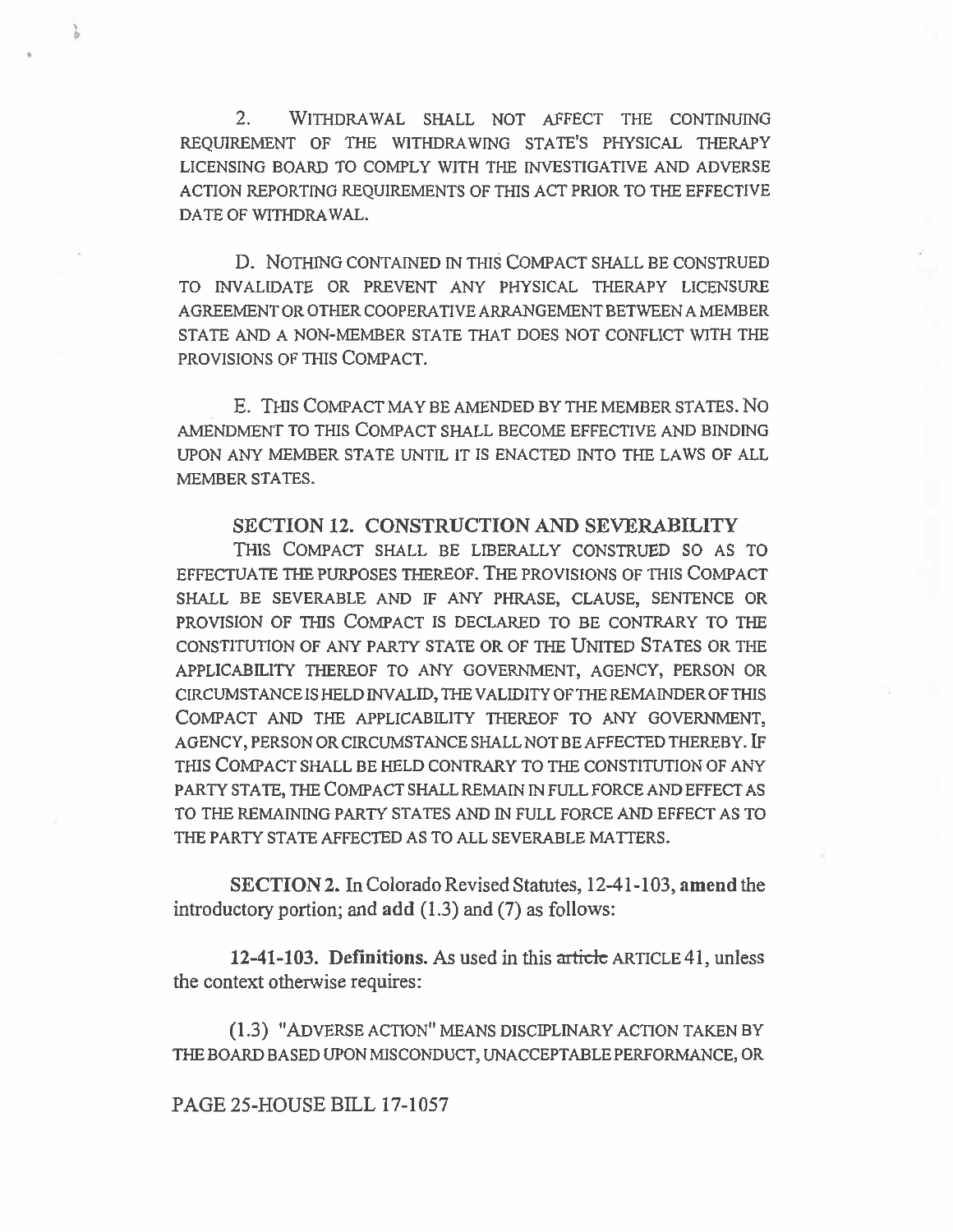A COMBINATION OF BOTH, AND INCLUDES ANY ACTION TAKEN PURSUANT TO THE FOLLOWING:

(a) SECTION 12-41-116, EXCEPT FOR ANY ACTION TAKEN PURSUANT TO SUBSECTION (3.5) OF THAT SECTION;

(b) SECTION 12-41-122;

J.

(c) SECTION 12-41-123;

(d) SECTION 12-41-211, EXCEPT FOR ANY ACTION TAKEN PURSUANT TO SUBSECTION (4) OF THAT SECTION;

(e) SECTION 12-41-217; AND

(f) SECTION 12-41-218.

(7) "PHYSICAL THERAPY COMPACT COMMISSION" MEANS THE NATIONAL ADMINISTRATIVE BODY WHOSE MEMBERSHIP CONSISTS OF ALL STATES THAT HAVE ENACTED THE "INTERSTATE PHYSICAL THERAPY LICENSURE COMPACT ACT", AND AS ENACTED IN THIS STATE IN PART 37 OF ARTICLE 60 OF TITLE 24.

SECTION 3. In Colorado Revised Statutes, 12-41-103.6, amend (2) introductory portion and  $(2)(d)$ ; and add  $(2)(f)$  as follows:

12-41-103.6. Powers and duties of board - reports - publications - rules - interstate compact. (2) In addition to any other powers and duties given the board by this  $\pi$ ticle ARTICLE 41, the board has the following powers and duties:

(d) To maintain a register listing the name of every physical therapist, including the contact address, last-known place of residence, and the license number of each licensee; and

(1) To FACILITATE COLORADO'S PARTICIPATION IN THE "INTERSTATE PHYSICAL THERAPY LICENSURE COMPACT ACT", PART 37 OF ARTICLE 60 OF TITLE 24, AS FOLLOWS:

(I) APPOINT A QUALIFIED DELEGATE TO SERVE ON THE PHYSICAL

PAGE 26-HOUSE BILL 17-1057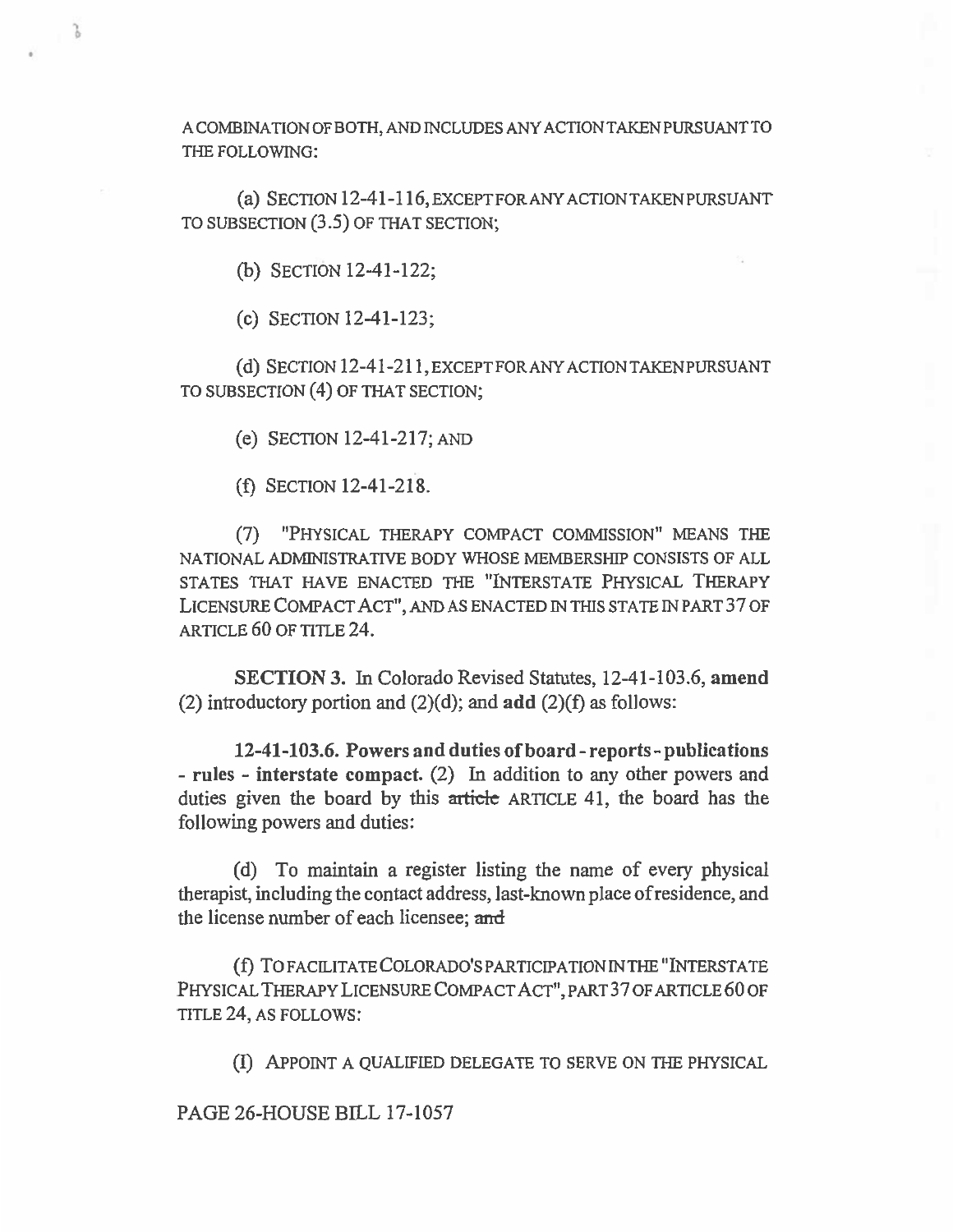THERAPY COMPACT COMMISSION;

 $\sim 3$ 

(II) PARTICIPATE FULLY IN THE PHYSICAL THERAPY COMPACT COMMISSION DATA SYSTEM;

(III) OBTAIN A SET OF FINGERPRINTS FROM AN APPLICANT FOR INITIAL LICENSURE OR CERTIFICATION AND FORWARD THE FINGERPRINTS TO THE COLORADO BUREAU OF INVESTIGATION FOR THE PURPOSE OF OBTAINING A FINGERPRINT-BASED CRIMINAL HISTORY RECORD CHECK. UPON RECEIPT OF FINGERPRINTS AND PAYMENT FOR THE COSTS, THE COLORADO BUREAU OF INVESTIGATION SHALL CONDUCT A STATE AND NATIONAL FINGERPRINT-BASED CRIMINAL HISTORY RECORD CHECK USING RECORDS OF THE COLORADO BUREAU OF INVESTIGATION, THE FEDERAL BUREAU OF INVESTIGATION, OR OTHER APPROPRIATE FEDERAL AGENCY. THE **BOARD** IS THE AUTHORIZED AGENCY TO RECEIVE INFORMATION REGARDING THE RESULT OF A NATIONAL CRIMINAL HISTORY RECORD CHECK. THE APPLICANT WHOSE FINGERPRINTS ARE CHECKED SHALL PAY THE ACTUAL COSTS OF THE STATE AND NATIONAL FINGERPRINT-BASED CRIMINAL HISTORY RECORD CHECK.

(IV) NOTIFY THE PHYSICAL THERAPY COMPACT COMMISSION OF ANY ADVERSE ACTION TAKEN BY THE BOARD; AND

(V) APPROVE PAYMENT OF ASSESSMENTS LEVIED BY THE PHYSICAL THERAPY COMPACT COMMISSION TO COVER THE COST OF THE OPERATIONS AND ACTIVITIES OF THE COMMISSION AND ITS STAFF.

**SECTION 4. In Colorado Revised Statutes, 24-34-110, amend (3)(a)(XIII) as follows:** 

**24-34-110. Medical transparency act of 2010 - disclosure of information about health care licensees - fines - rules - short title legislative declaration - repeal.** (3) (a) As used in this section, "applicant" means a person applying for a new, active license, certification, or registration or to renew, reinstate, or reactivate an active license, certification, or registration to practice:

(XIII) Physical therapy pursuant to article 41 of title  $12 \text{ C.R.S.}$  OR PART 37 OF ARTICLE 60 OF THIS TITLE 24;

PAGE 27-HOUSE **BILL 17-1057**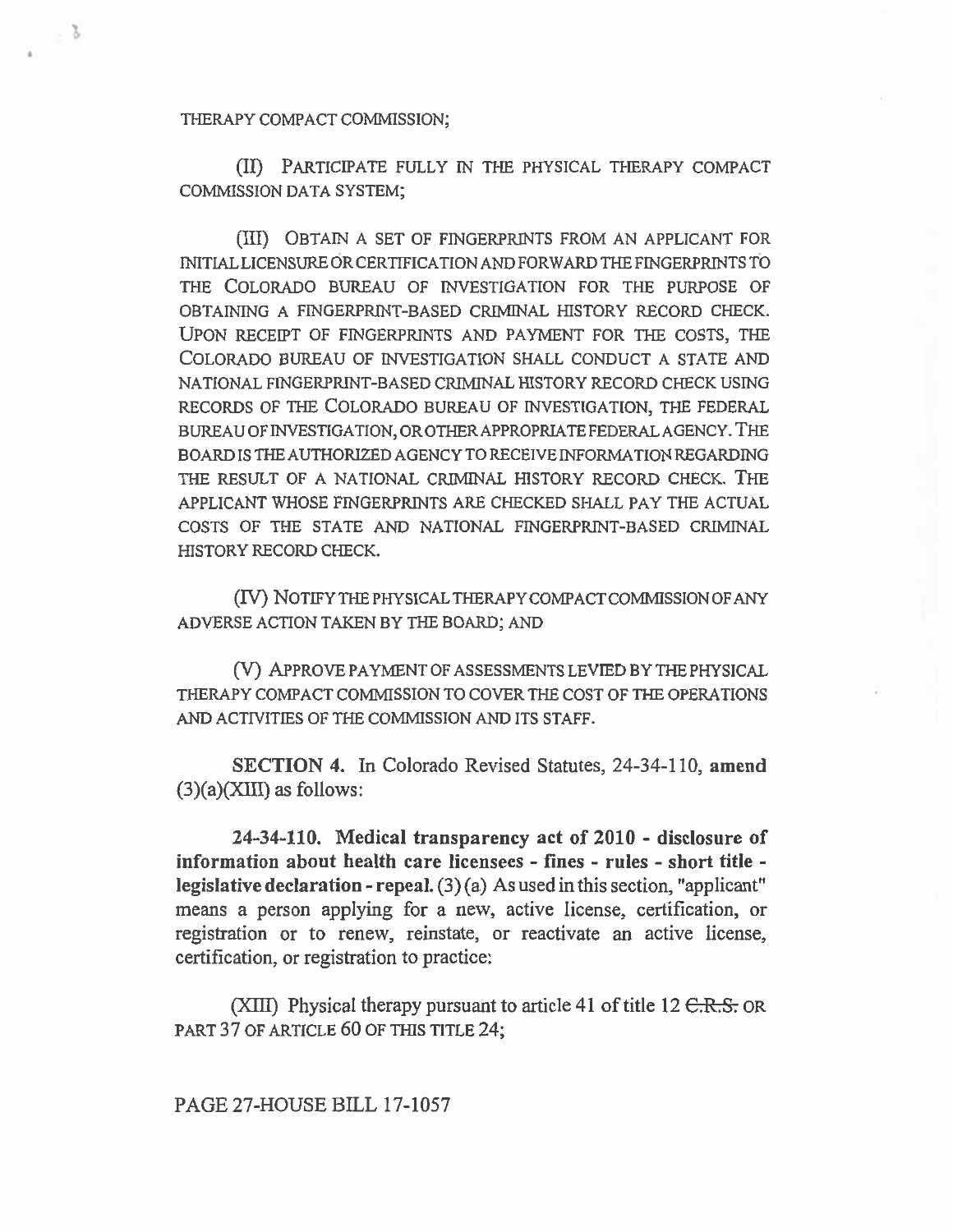**SECTION 5. Appropriation. (1)** For the 2017-18 state fiscal year, \$12,386 is appropriated to the department of regulatory agencies for use by the division of professions and occupations. This appropriation is from the division of professions and occupations cash fund created in section 24-34-105 (2)(b)(I), C.R.S., and **is** based on an assumption that the division will require an additional 0.1 FTE. To implement this act, the division may use this appropriation as follows:

(a) \$8,386 for personal services, which is based on an assumption that the division will require **an** additional 0.1 FTE; and

(b) \$4,000 for operating expenses.

 $\sim$   $3$ 

**SECTION 6. Safety clause.** The general assembly hereby finds,

## PAGE 28-HOUSE BILL 17-1057